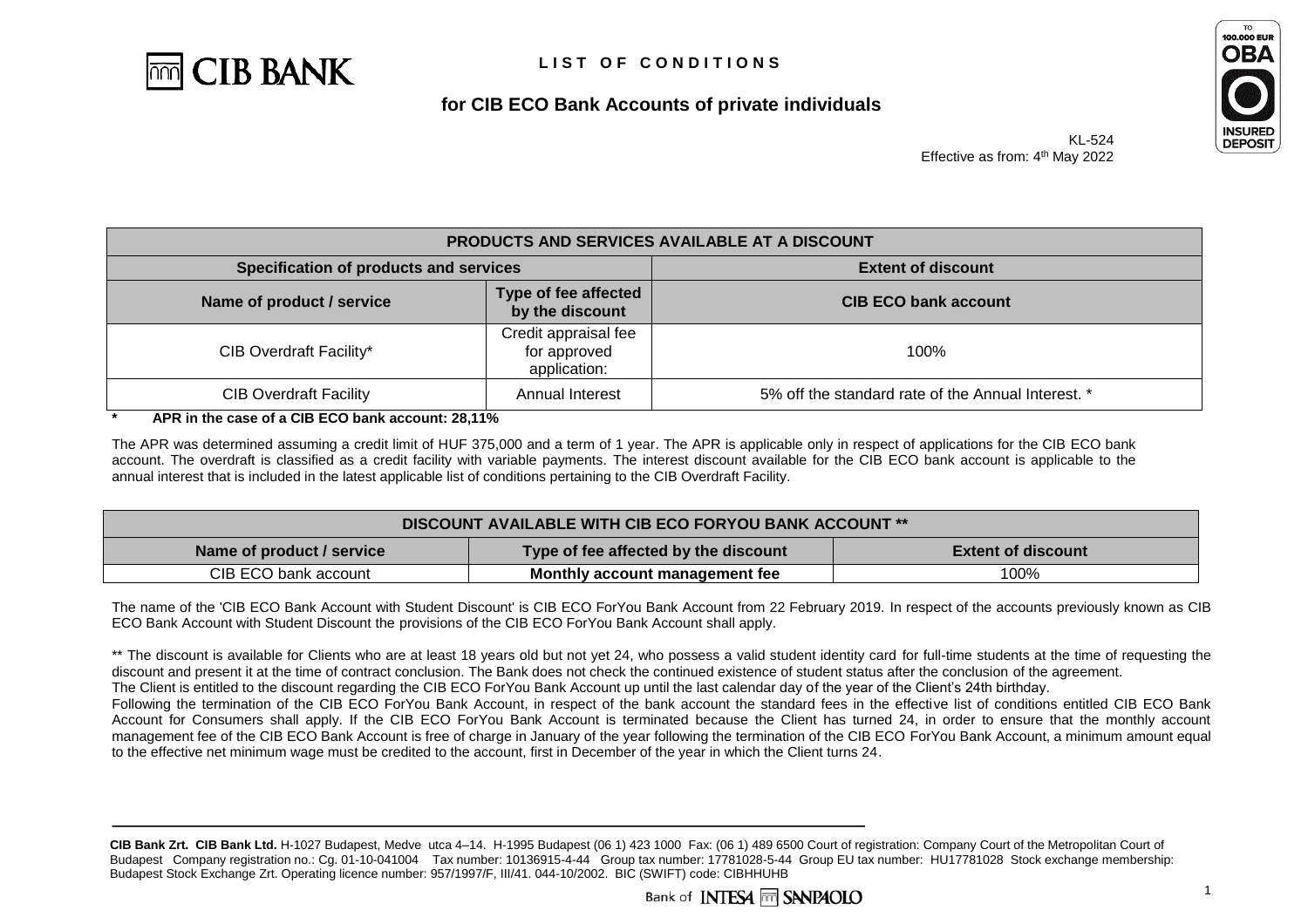



KL-524 Effective as from: 4<sup>th</sup> May 2022

| <b>DISCOUNT AVAILABLE WITH CIB ECO FIRSTSTEP BANK ACCOUNT ***</b> |                                      |                           |
|-------------------------------------------------------------------|--------------------------------------|---------------------------|
| Name of product / service                                         | Type of fee affected by the discount | <b>Extent of discount</b> |
| CIB ECO bank account                                              | Monthly account management fee       | 100%                      |

\*\*\* The discount is available to Customers who are 14 years of age but not yet 18 years of age. The Client is entitled to the preferential conditions pertaining to the CIB ECO FirstStep Bank Account up until the last calendar day of the month of the Client's 18<sup>th</sup> birthday.

Following the termination of the discounts in connection with CIB ECO FirstStep Bank Account, in respect of the bank account the standard fees in the effective list of conditions entitled CIB ECO Bank Account for Consumers shall apply. If the discounts in connection with CIB ECO FirstStep Bank Account are terminated because the Client has turned 18, in order to ensure that the monthly account management fee of the CIB ECO FirstStep Bank Account is free of charge in the month following the termination of the CIB ECO FirstStep Bank Account, a minimum amount equal to the effective net minimum wage must be credited to the account starting from the first calendar day of the month following the month in which the Client turns 18, or he/she must prove his/her full-time student status by presenting a valid student ID and must apply for a CIB ECO ForYou Bank Account.

| DISCOUNT AVAILABLE WITH CIB ECO START BANK ACCOUNT **** |                                      |                           |
|---------------------------------------------------------|--------------------------------------|---------------------------|
| Name of product / service                               | Type of fee affected by the discount | <b>Extent of discount</b> |
| CIB ECO bank account                                    | Monthly account management fee       | 100%                      |

\*\*\*\* The discount is available to Customers who are 7 years of age but not yet 14 years of age. After the age of 14, a bilateral amendment to the bank account contract is required for the Bank to provide the account Holder with the account package offered to minor Customers over the age of 14.

|                                                  | <b>HUF ACCOUNT</b>                               |
|--------------------------------------------------|--------------------------------------------------|
| <b>On-demand interest</b>                        | Annual interest: 0.01%<br>AER: 0.01%             |
| Unauthorised overdraft interest                  | 27.99%                                           |
| Date of crediting interest on account            | per calendar month, on the last bank working day |
| Date of debiting unauthorised overdraft interest | The last bank working day of every month         |
| Minimum deposit for account opening              | None                                             |

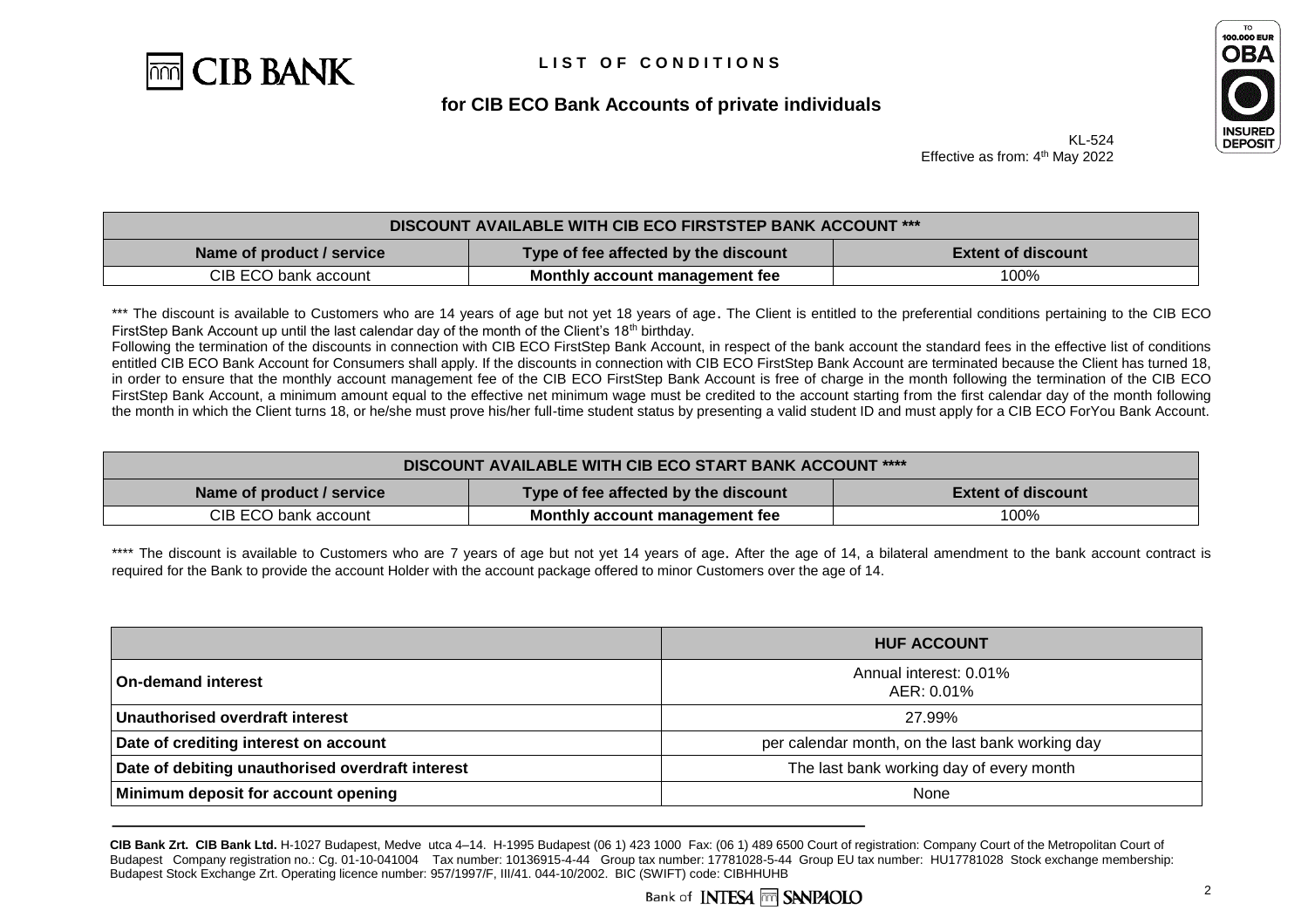



KL-524 Effective as from: 4<sup>th</sup> May 2022

| Monthly account management fee                                                                                                                                                                                                                                                                                                                 | <b>HUF 2562</b>                                                                                         |
|------------------------------------------------------------------------------------------------------------------------------------------------------------------------------------------------------------------------------------------------------------------------------------------------------------------------------------------------|---------------------------------------------------------------------------------------------------------|
| Monthly account management fee<br>if in the previous month at least the prevailing minimum net salary was<br>credited via transfer on this bank account<br>or in case of CIB ECO For You Bank Account request <sup>2</sup> .<br>In case of CIB ECO FirstStep Bank Account <sup>22</sup><br>In case of CIB ECO Start Bank Account <sup>24</sup> | HUF 0                                                                                                   |
| <b>Account opening fee</b>                                                                                                                                                                                                                                                                                                                     | HUF 0                                                                                                   |
| <b>Account closing fee</b>                                                                                                                                                                                                                                                                                                                     | Within six months after account opening: HUF 3 500<br>More than six months after account opening: HUF 0 |
| Bank-switch fee 18                                                                                                                                                                                                                                                                                                                             | <b>HUF 990</b><br>(in case of contracts signed on or after 01.01.2017.)                                 |
| Free-of-charge cash withdrawals using any type of main bank card (from<br>any domestic ATM)                                                                                                                                                                                                                                                    | the first 0 booked cash withdrawals per month                                                           |
| Regular monthly bank statement via CIB Internet Bank, CIB Bank mobile<br>application, CIB Bank Online <sup>14</sup>                                                                                                                                                                                                                            | HUF 0                                                                                                   |
| First paper statement each month, sent by post                                                                                                                                                                                                                                                                                                 | HUF 0                                                                                                   |
| Fee for issuing additional bank statements or certificates at the Client's<br>request<br>Relating to the past 6 months / month<br>Relating to more than 6 months previously / month                                                                                                                                                            | <b>HUF 1 438</b><br><b>HUF 2878</b>                                                                     |
| Fee for a change of account package <sup>17, 22</sup>                                                                                                                                                                                                                                                                                          | <b>HUF 1 379</b>                                                                                        |
| Fee for a change of account signatory                                                                                                                                                                                                                                                                                                          | <b>HUF 718</b>                                                                                          |
| Registration of a beneficiary in case of death                                                                                                                                                                                                                                                                                                 | <b>HUF 2 158</b>                                                                                        |

| <b>FORINT TRANSACTIONS</b> |                    |  |
|----------------------------|--------------------|--|
|                            | <b>HUF ACCOUNT</b> |  |

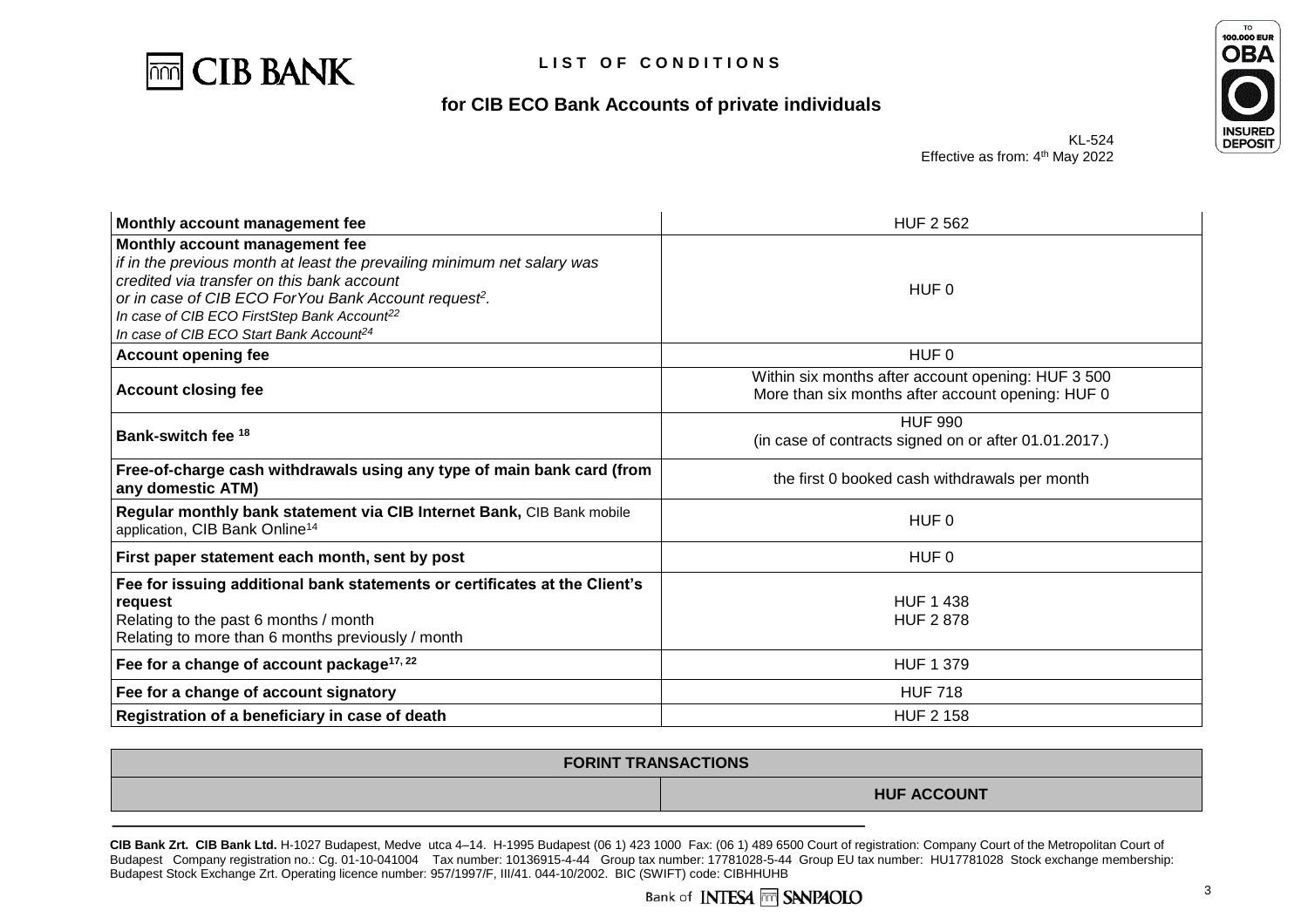

 $\mathbf{r}$ 

# **for CIB ECO Bank Accounts of private individuals**



KL-524 Effective as from: 4<sup>th</sup> May 2022

| Instant Bank-to-bank GIRO transfer                              |                                                                                                                                                                                                                                                                                 |
|-----------------------------------------------------------------|---------------------------------------------------------------------------------------------------------------------------------------------------------------------------------------------------------------------------------------------------------------------------------|
|                                                                 | 0,408%, maximum HUF 8 210                                                                                                                                                                                                                                                       |
|                                                                 | (Promotion: HUF 0 for the portion of the transaction not exceeding HUF<br>20000 until 31.12.2022)                                                                                                                                                                               |
| CIB Internet Bank, CIB Bank mobile application, CIB Bank Online | In case of HUF transfers from a HUF account to an account held at the<br>Hungarian State Treasury for distribution of government securities:<br>0,054%, maximum HUF 1 208<br>(Promotion: HUF 0 for the portion of the transaction not exceeding HUF<br>20,000 until 31.12.2022) |
|                                                                 | 0,408%, maximum HUF 8 210                                                                                                                                                                                                                                                       |
| CIB TPP channel                                                 | (Promotion: HUF 0 for the portion of the transaction not exceeding HUF<br>20,000 until 31.12.2022)                                                                                                                                                                              |
|                                                                 | In case of HUF transfers from a HUF account to an account held at the<br>Hungarian State Treasury for distribution of government securities:<br>0,054%, maximum HUF 1 208                                                                                                       |
|                                                                 | (Promotion: HUF 0 for the portion of the transaction not exceeding HUF<br>20,000 until 31.12.2022)                                                                                                                                                                              |
| <b>Bank-to-bank GIRO transfer</b>                               |                                                                                                                                                                                                                                                                                 |
|                                                                 | 0,408%, maximum HUF 8 210                                                                                                                                                                                                                                                       |
| CIB Internet Bank, CIB Bank mobile application, CIB Bank Online | (Promotion: HUF 0 for the portion of the transaction not exceeding HUF<br>20,000 until 31.12.2022)                                                                                                                                                                              |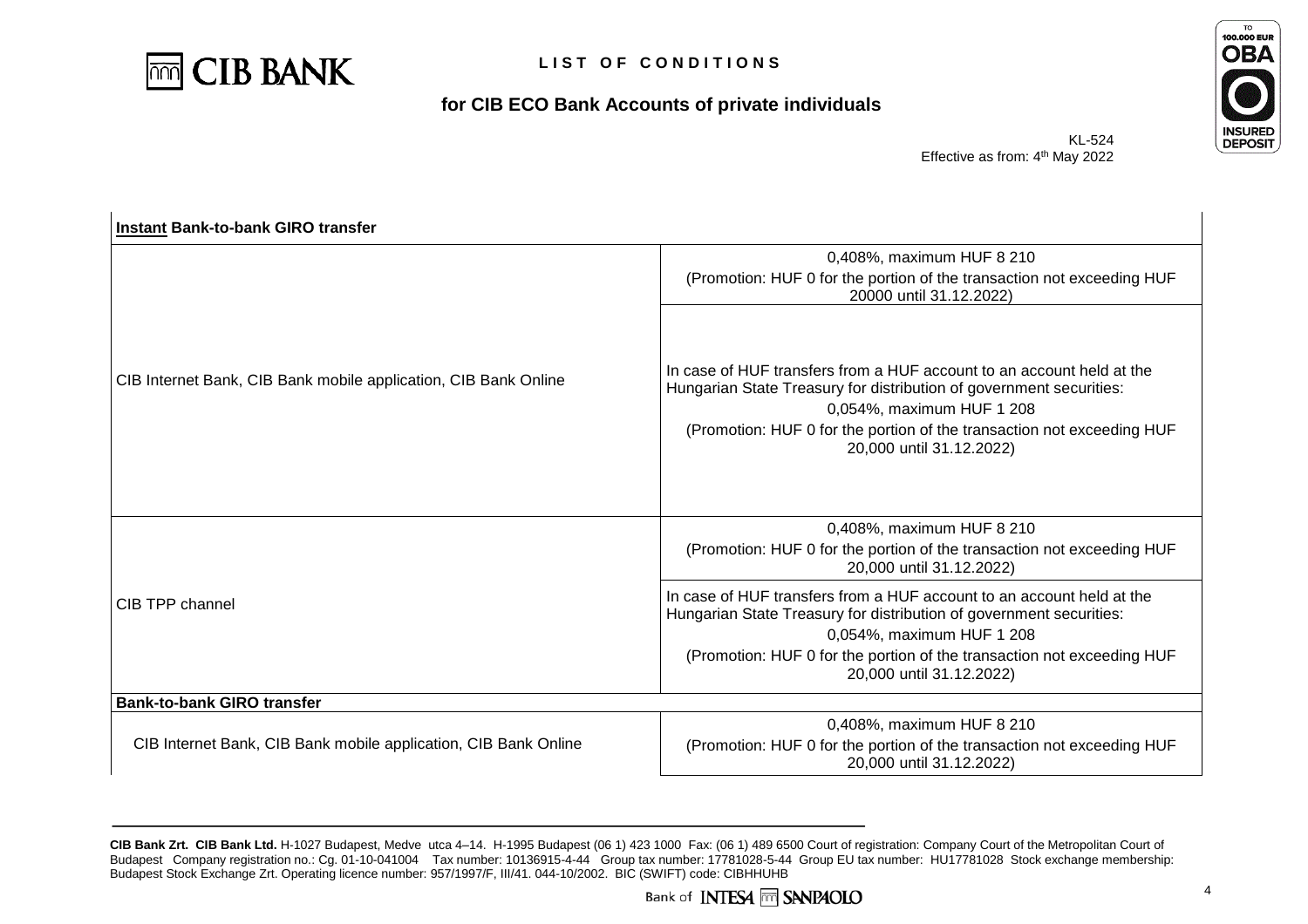



KL-524 Effective as from: 4<sup>th</sup> May 2022

|                                                                                         | In case of HUF transfers from a HUF account to an account held at the<br>Hungarian State Treasury for distribution of government securities:<br>0.054%, maximum HUF 1 208<br>(Promotion: HUF 0 for the portion of the transaction not exceeding HUF<br>20,000 until 31.12.2022) |
|-----------------------------------------------------------------------------------------|---------------------------------------------------------------------------------------------------------------------------------------------------------------------------------------------------------------------------------------------------------------------------------|
|                                                                                         | 0,408%, maximum HUF 8 210                                                                                                                                                                                                                                                       |
|                                                                                         | (Promotion: HUF 0 for the portion of the transaction not exceeding HUF<br>20,000 until 31.12.2022)                                                                                                                                                                              |
| CIB TPP channel                                                                         | In case of HUF transfers from a HUF account to an account held at the<br>Hungarian State Treasury for distribution of government securities:                                                                                                                                    |
|                                                                                         | 0,054%, maximum HUF 1 208<br>(Promotion: HUF 0 for the portion of the transaction not exceeding HUF<br>20,000 until 31.12.2022)                                                                                                                                                 |
|                                                                                         | HUF 257 + 1,36%, min. HUF 869, max. HUF 54 175                                                                                                                                                                                                                                  |
| <b>CIB24</b>                                                                            | In case of HUF transfers from a HUF account to an account held at the<br>Hungarian State Treasury for distribution of government securities:<br>HUF 257 + 0,987%, min. HUF 869, max. HUF 46 907                                                                                 |
|                                                                                         | HUF 270 + 1,411%, min. HUF 905, max. HUF 56 463                                                                                                                                                                                                                                 |
| Paper-based service <sup>19</sup> , with the order submitted via a Magnifica Banker, on | In case of HUF transfers from a HUF account to an account held at the                                                                                                                                                                                                           |
| Electronic Signature Pad                                                                | Hungarian State Treasury for distribution of government securities:                                                                                                                                                                                                             |
|                                                                                         | HUF 270 + 1,029%, min. HUF 905, max. HUF 48 887                                                                                                                                                                                                                                 |
| Instant Intrabank transfer                                                              |                                                                                                                                                                                                                                                                                 |
| CIB Internet Bank, CIB Bank mobile application, CIB Bank Online                         | 0,408%, maximum HUF 8 210<br>(Promotion: HUF 0 for the portion of the transaction not exceeding HUF<br>20,000 until 31.12.2022)                                                                                                                                                 |
|                                                                                         | 0,408%, maximum HUF 8 210                                                                                                                                                                                                                                                       |
| CIB TPP channel                                                                         | (Promotion: HUF 0 for the portion of the transaction not exceeding HUF<br>20,000 until 31.12.2022)                                                                                                                                                                              |
| Intrabank transfer                                                                      |                                                                                                                                                                                                                                                                                 |
|                                                                                         | 0,408%, maximum HUF 8 210                                                                                                                                                                                                                                                       |
| CIB Internet Bank, CIB Bank mobile application, CIB Bank Online                         | (Promotion: HUF 0 for the portion of the transaction not exceeding HUF                                                                                                                                                                                                          |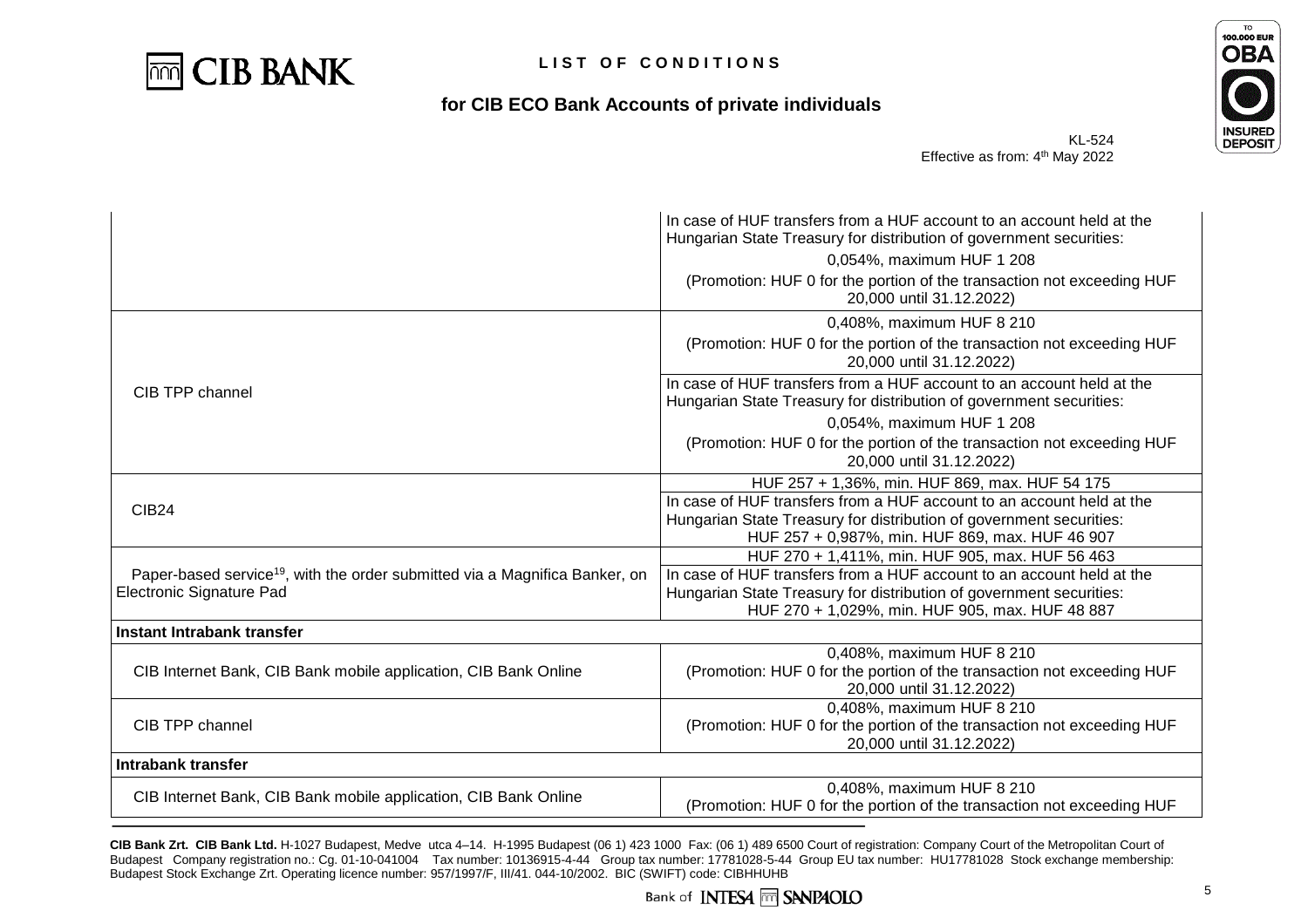

 $\mathbf{r}$ 

# **for CIB ECO Bank Accounts of private individuals**



KL-524 Effective as from: 4<sup>th</sup> May 2022

|                                                                                                                     | 20,000 until 31.12.2022)                                                                                                                                                                              |  |
|---------------------------------------------------------------------------------------------------------------------|-------------------------------------------------------------------------------------------------------------------------------------------------------------------------------------------------------|--|
| CIB TPP channel                                                                                                     | 0,408%, maximum HUF 8 210<br>(Promotion: HUF 0 for the portion of the transaction not exceeding HUF<br>20,000 until 31.12.2022)                                                                       |  |
| <b>CIB24</b>                                                                                                        | HUF 257 + 1,355%, min. HUF 869, max. HUF 54 175                                                                                                                                                       |  |
| Paper-based service <sup>19</sup> , with the order submitted via a Magnifica Banker, on<br>Electronic Signature Pad | HUF 270+ 1,411%, min. HUF 905, max. HUF 56 463                                                                                                                                                        |  |
| Transfer between the Client's own accounts kept at CIB Bank                                                         |                                                                                                                                                                                                       |  |
| CIB Internet Bank, CIB Bank mobile application, CIB Bank Online                                                     | HUF <sub>0</sub>                                                                                                                                                                                      |  |
| CIB TPP channel                                                                                                     | HUF <sub>0</sub>                                                                                                                                                                                      |  |
| <b>CIB24</b>                                                                                                        | <b>HUF 270</b>                                                                                                                                                                                        |  |
| Paper-based service, with the order submitted via a Magnifica Banker, on<br>Electronic Signature Pad                | 0,154%, min. HUF 421, max. HUF 8 198<br>(Promotion: In case of Magnifica customers HUF 0 until 31.12.2022)                                                                                            |  |
| Bank-to-bank RTGS (VIBER) transfer                                                                                  | 1%, min. HUF 13,265, max. HUF 119,684                                                                                                                                                                 |  |
|                                                                                                                     | 0,398%, max. HUF 7 839<br>(Promotion: HUF 0 for the portion of the transaction not exceeding HUF<br>20,000 until 31.12.2022)<br>In case of HUF transfers from a HUF account to an account held at the |  |
| Execution of a standing order via the GIRO system                                                                   | Hungarian State Treasury for distribution of government securities:<br>0.037%, max. HUF 837<br>(Promotion: HUF 0 for the portion of the transaction not exceeding HUF<br>20,000 until 31.12.2022)     |  |
| Execution of an intrabank standing order                                                                            | 0,389%, max. HUF 7 839<br>(Promotion: HUF 0 for the portion of the transaction not exceeding HUF<br>20,000 until 31.12.2022)                                                                          |  |
| Fee for the modification or cancellation of a standing order                                                        | HUF 381 / transaction                                                                                                                                                                                 |  |

**CIB Bank Zrt. CIB Bank Ltd.** H-1027 Budapest, Medve utca 4–14. H-1995 Budapest (06 1) 423 1000 Fax: (06 1) 489 6500 Court of registration: Company Court of the Metropolitan Court of Budapest Company registration no.: Cg. 01-10-041004 Tax number: 10136915-4-44 Group tax number: 17781028-5-44 Group EU tax number: HU17781028 Stock exchange membership: Budapest Stock Exchange Zrt. Operating licence number: 957/1997/F, III/41. 044-10/2002. BIC (SWIFT) code: CIBHHUHB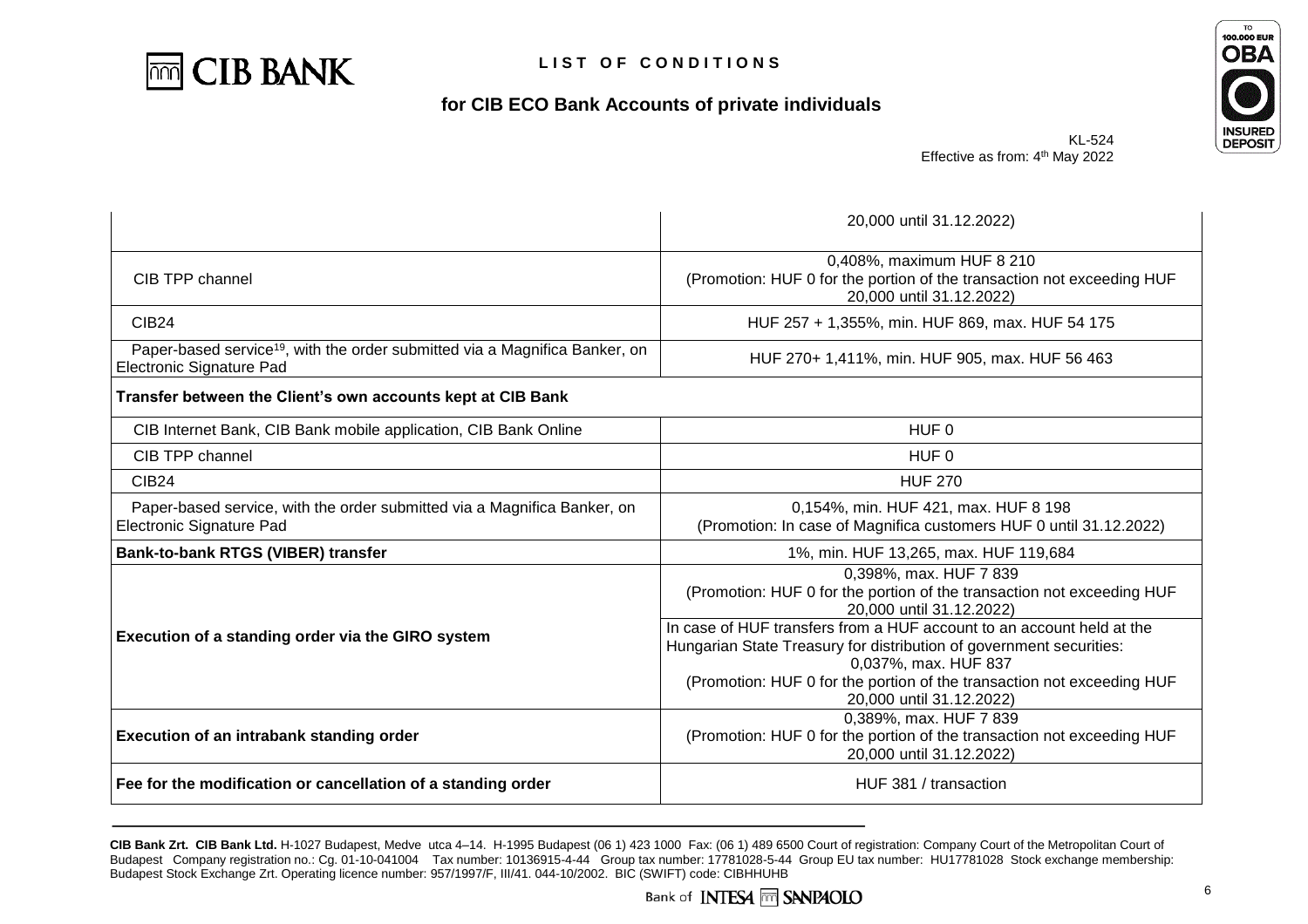



KL-524 Effective as from: 4<sup>th</sup> May 2022

| Fee charged int he case of fulfilment of a direct debit                                                            | 0,389%, max. HUF 7 839           |
|--------------------------------------------------------------------------------------------------------------------|----------------------------------|
| Conditional transfer <sup>4</sup>                                                                                  |                                  |
| mobile-phone prepaid card top-up                                                                                   | HUF <sub>0</sub>                 |
| Díjnet bill payment - CIB Bank mobile application, CIB Bank Online                                                 | HUF <sub>0</sub>                 |
| <b>Notification of limit breach</b>                                                                                | HUF 113 /transaction             |
| Fee for the cancellation of an order (including recalling), or the modification<br>of an order<br>Intrabank order  | HUF 0 / transaction              |
| Bank-to-bank order                                                                                                 | HUF 0 / transaction              |
| Deposit fixing or termination, increasing or reducing the amount of deposited capital on the rollover date         |                                  |
| CIB Internet Bank, CIB Bank mobile application, CIB Bank Online <sup>16</sup>                                      | HUF 0                            |
| <b>CIB24</b>                                                                                                       | HUF 0                            |
| Paper-based service, with the order submitted via a Magnifica Banker                                               | HUF <sub>0</sub>                 |
| Termination of a fixed-term deposit on a day other than the rollover date                                          |                                  |
| CIB Internet Bank, CIB Bank mobile application, CIB Bank Online <sup>16</sup>                                      | HUF <sub>0</sub>                 |
| <b>CIB24</b>                                                                                                       | HUF 150 /transaction             |
| Paper-based service, with the order submitted via a Magnifica Banker                                               | HUF 300 /transaction             |
| Cash deposit at a bank branch<br>(in case of Bank Account Agreement signed before 01.07.2021.)                     | HUF <sub>0</sub>                 |
| Cash deposit at a bank branch<br>(in case of Bank Account Agreement signed on or after 01.07.2021.)                | 0,31 % + HUF 52, max. HUF 10 510 |
| fee the processing of coins if more than 50 coins are deposited <sup>5</sup>                                       | 3.39%                            |
| Deposit with a postal cash transfer order, postal installed voucher,<br>postal subsequent setup, postal resettling | 150 Ft $+$ 0.39%/ transaction    |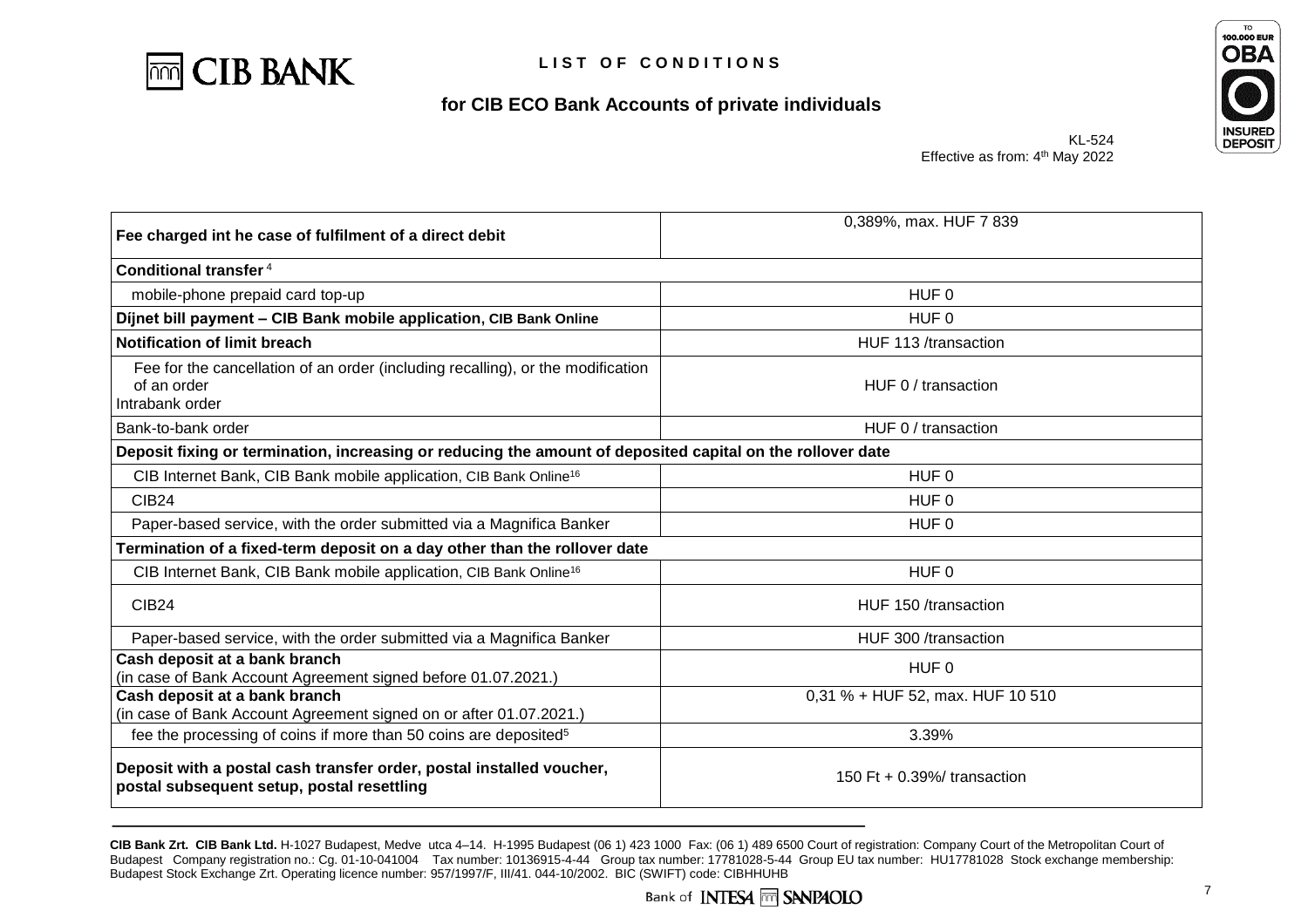



KL-524 Effective as from: 4<sup>th</sup> May 2022

| Cash withdrawal from cash desk in a bank branch <sup>5</sup>                                                                                                                                                                                                                      | 2,015%, min. HUF 1 613, max. HUF 161 562 |
|-----------------------------------------------------------------------------------------------------------------------------------------------------------------------------------------------------------------------------------------------------------------------------------|------------------------------------------|
| fee for coin processing if more than 50 coins are withdrawn <sup>5</sup>                                                                                                                                                                                                          | 3.39%                                    |
| Fee for failing to make a cash-desk withdrawal after giving advance<br>notice, or for withdrawing more than HUF 1 million (or the equivalent in<br>foreign currency) without giving advance notice <sup>5</sup>                                                                   | HUF 14 664 / occasion                    |
| Postal payment order <sup>13</sup><br>The Bank does not offer this service as a paper-based service after<br>01.03.2012)                                                                                                                                                          | HUF 590/order                            |
| Submission of a collection order based on a letter of authorisation,<br>official transfer order or a collection order formerly with the purpose<br>code "2" (submission of a HUF collection order), on the grounds of<br>Foreclosure, for crediting to a bank account kept at CIB | <b>HUF 1872</b>                          |
| Registration of an incoming collection order based on an authorisation<br>letter, official transfer order and transfer ruling or a collection order,<br>formerly with the purpose code "2", on the grounds of Foreclosure                                                         | <b>HUF 1872</b>                          |
| <b>Correspondence fee</b>                                                                                                                                                                                                                                                         | <b>HUF 565</b>                           |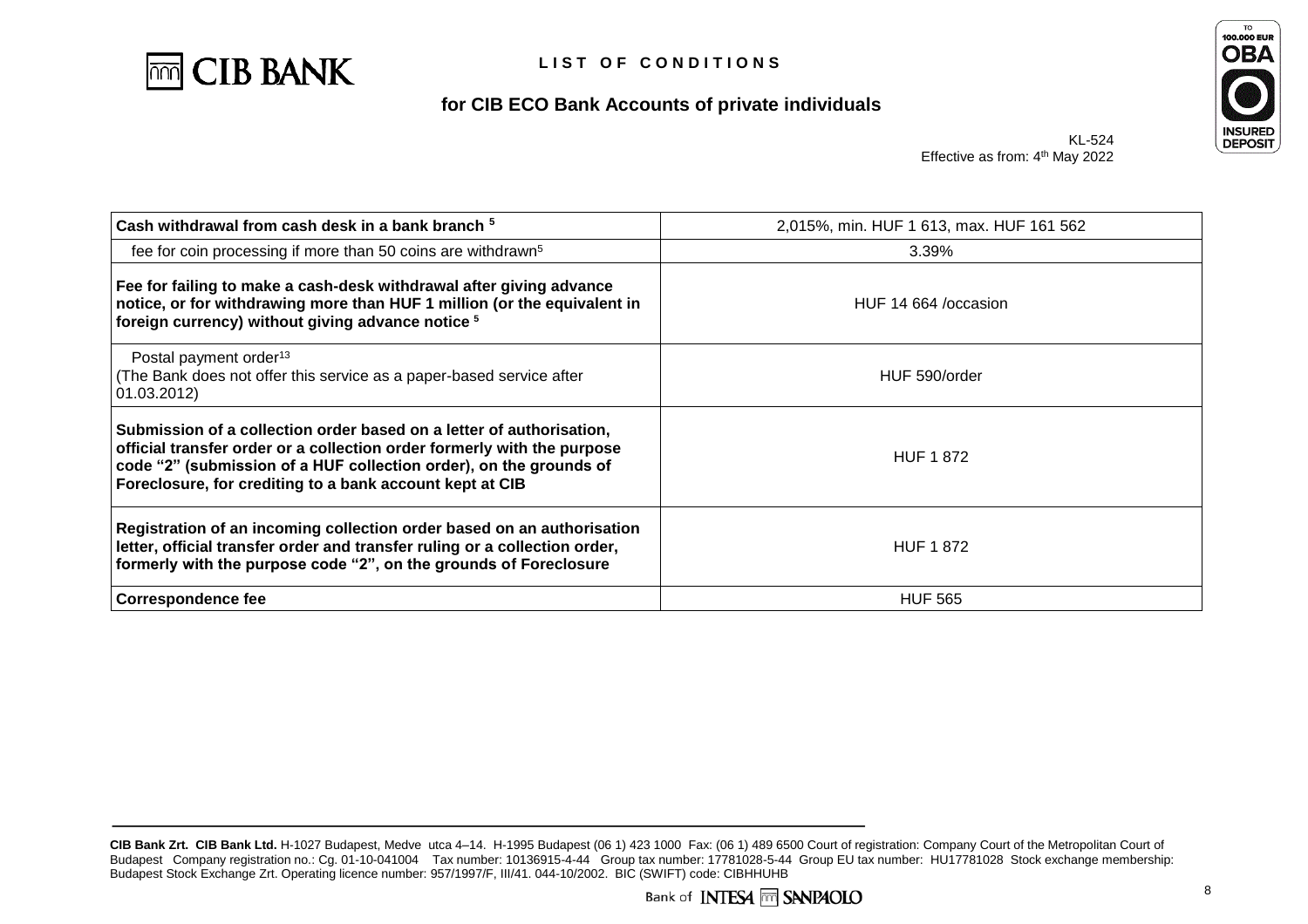



| <b>FOREIGN CURRENCY ACCOUNT</b>                                                                                                           |                                                                              |  |  |
|-------------------------------------------------------------------------------------------------------------------------------------------|------------------------------------------------------------------------------|--|--|
| <b>On-demand interest</b>                                                                                                                 | Annual interest: 0.01%                                                       |  |  |
|                                                                                                                                           | AER: 0.01%                                                                   |  |  |
| Unauthorised overdraft interest                                                                                                           | Risk Free Rate - RFR in the given currency $(O/N)$ + yearly 6% <sup>23</sup> |  |  |
| Date of crediting interest on FCY account                                                                                                 | per calendar month, on the last bank working day                             |  |  |
| Date of debiting unauthorised overdraft interest                                                                                          | The last bank working day of the calendar month                              |  |  |
| Minimum deposit for account opening                                                                                                       | None                                                                         |  |  |
| Monthly account management fee                                                                                                            | <b>HUF 404</b>                                                               |  |  |
| Account opening and closing fee                                                                                                           | HUF <sub>0</sub>                                                             |  |  |
| Regular monthly statement <sup>15</sup>                                                                                                   | HUF 0                                                                        |  |  |
| Statement upon special request, certificate<br>Relating to the past 6 months / month<br>Relating to more than 6 months previously / month | <b>USD 7,18</b><br><b>USD 14,38</b>                                          |  |  |
| FOREIGN EXCHANGE AND CURRENCY TRANSACTIONS, HUF TRANSFERS ABROAD <sup>6</sup> (initiated from HUF or FCY accounts)                        |                                                                              |  |  |
| Bank-to-bank transfer 7,8                                                                                                                 |                                                                              |  |  |
| CIB Internet Bank, CIB Bank mobile application, CIB Bank Online                                                                           | 0.598%, min. USD 23,18, max. USD 666,39                                      |  |  |
| CIB TPP channel                                                                                                                           | 0.598%, min. USD 23,18, max. USD 666,39                                      |  |  |
| CIB <sub>24</sub>                                                                                                                         | 0.79%, min. USD 22,96, max. USD 672,31                                       |  |  |
| Paper-based service <sup>19</sup> , with the order submitted via a Magnifica Banker, on<br>Electronic Signature Pad                       | 0.823%, min. USD 23,93, max. USD 712,33                                      |  |  |
| Expedition fee for execution with a T-day value date in the case of EUR,<br>USD, GBP and CAD                                              | <b>USD 43,18</b>                                                             |  |  |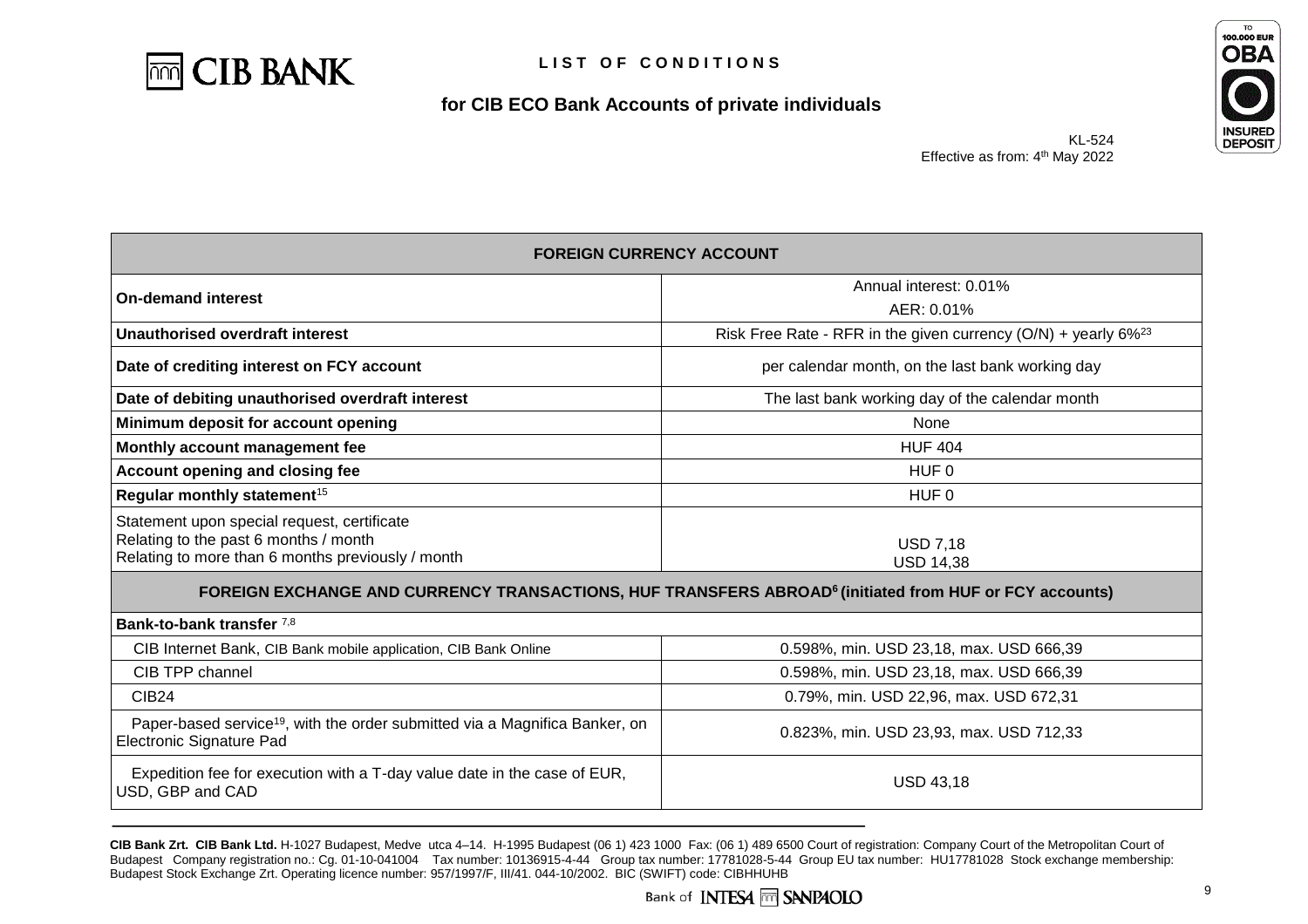



KL-524 Effective as from: 4<sup>th</sup> May 2022

| SEPA and other transfer in EUR in the EEA Region (except domestic<br>transfer) $7$                   |                                                                                                                              |  |
|------------------------------------------------------------------------------------------------------|------------------------------------------------------------------------------------------------------------------------------|--|
| CIB Internet Bank, CIB Bank mobile application, CIB Bank Online                                      | 0.408%, max. HUF 8 210<br>(Promotion: HUF 0 for the portion of the transaction not exceeding<br>HUF 20 000 until 31.12.2022) |  |
| CIB TPP channel                                                                                      | 0.408%, max. HUF 8 210<br>(Promotion: HUF 0 for the portion of the transaction not exceeding<br>HUF 20 000 until 31.12.2022) |  |
| <b>CIB24</b>                                                                                         | HUF 257 + 1,355%, min. HUF 869, max. HUF 54 175                                                                              |  |
| Paper-based service, with the order submitted via a Magnifica Banker, on<br>Electronic Signature Pad | HUF 270 + 1,411%, min. HUF 905, max. HUF 56 463                                                                              |  |
| Domestic SEPA and other transfer in EUR outside the EEA Region <sup>7</sup>                          |                                                                                                                              |  |
| CIB Internet Bank, CIB Bank mobile application, CIB Bank Online                                      | 0.582%, min EUR 20,24, max. EUR 581,50                                                                                       |  |
| CIB TPP channel                                                                                      | 0.582%, min EUR 20,24, max. EUR 581,50                                                                                       |  |
| <b>CIB24</b>                                                                                         | 0.77%, min. EUR 20,05, max. EUR 586,66                                                                                       |  |
| Paper-based service, with the order submitted via a Magnifica Banker, on<br>Electronic Signature Pad | 0.802%, min. EUR 20,90, max. EUR 621,58                                                                                      |  |
| Expedition fee for execution with a T-day value date in EUR in the EEA<br>Region                     | EUR 38,69                                                                                                                    |  |

| l Intrabank transfer 7,8 i                                      |                                         |  |
|-----------------------------------------------------------------|-----------------------------------------|--|
| CIB Internet Bank, CIB Bank mobile application, CIB Bank Online | USD 20.50                               |  |
| CIB TPP channel                                                 | <b>USD 20,50</b>                        |  |
| CIB24                                                           | 0.393%, min. USD 15,62, max. USD 289,20 |  |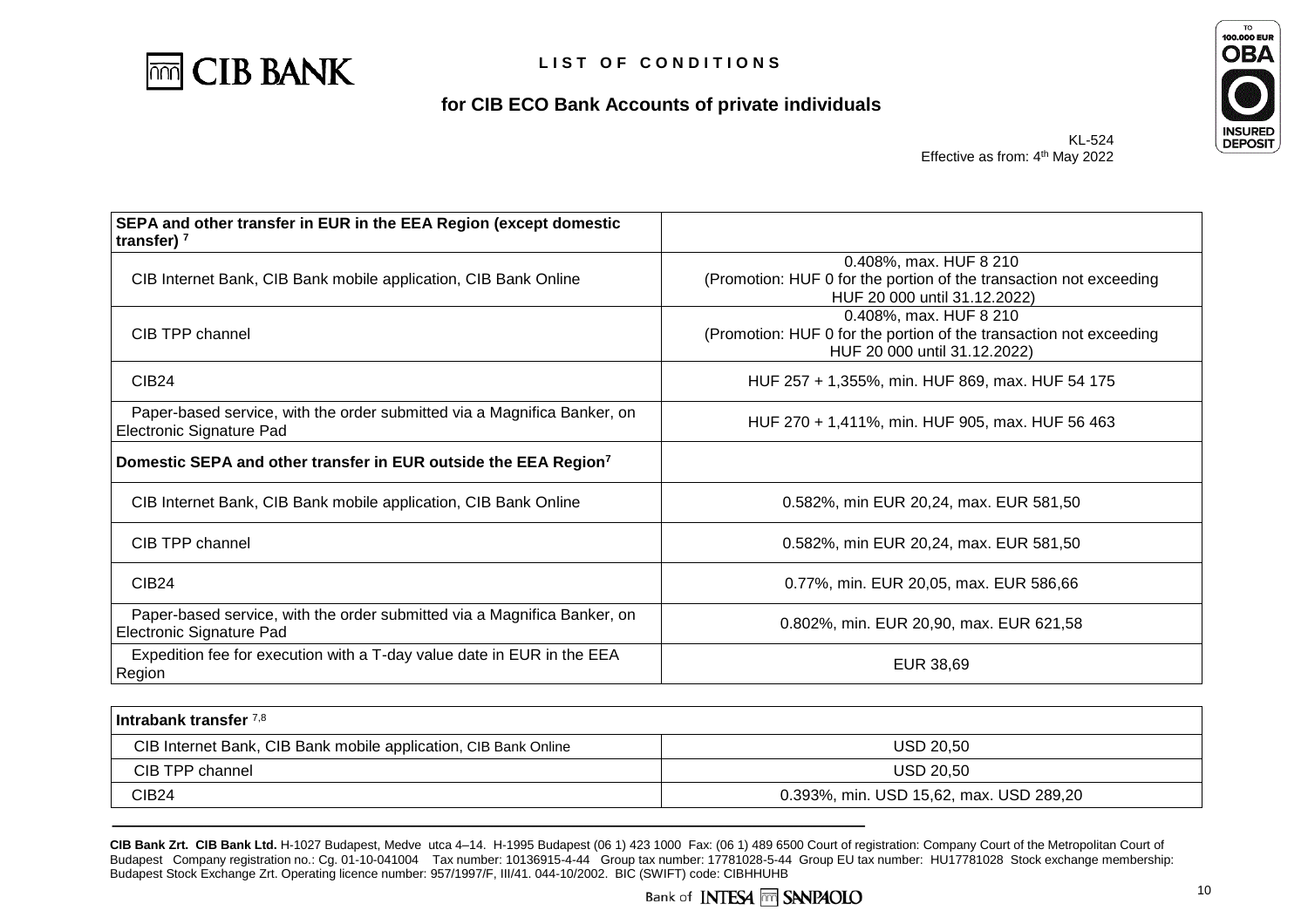



KL-524 Effective as from: 4<sup>th</sup> May 2022

| Paper-based service <sup>19</sup> , with the order submitted via a Magnifica Banker, on<br>Electronic Signature Pad      | 0.41%, min. USD 16,29, max. USD 301,40                                         |  |
|--------------------------------------------------------------------------------------------------------------------------|--------------------------------------------------------------------------------|--|
| Transfer between the Client's own accounts kept at CIB Bank                                                              |                                                                                |  |
| CIB Internet Bank, CIB Bank mobile application, CIB Bank Online                                                          | HUF <sub>0</sub>                                                               |  |
| CIB TPP channel                                                                                                          | HUF <sub>0</sub>                                                               |  |
| <b>CIB24</b>                                                                                                             | <b>USD 7,44</b>                                                                |  |
| Paper-based service, with the order submitted via a Magnifica Banker, on<br>Electronic Signature Pad                     | USD 7,75 (Promotion: In case of Magnifica customers USD 0 until<br>31.12.2022) |  |
| Surcharge for foreign currency transfers (including between the Client's<br>own accounts) that require manual processing | <b>USD 2.26</b>                                                                |  |
| <b>HUF transfer abroad</b>                                                                                               | 0.291%, min. HUF 11 235, max. HUF 152 628                                      |  |
| Fee for the cancellation of an order (including recalling), or the modification<br>of an order<br>Intrabank order        | HUF 0 / transaction                                                            |  |
| Bank-to-bank order                                                                                                       | HUF 0 / transaction                                                            |  |
| Deposit fixing or termination, increasing or reducing the amount of<br>deposited capital on the roll over date           |                                                                                |  |
| CIB Internet Bank, CIB Bank mobile application, CIB Bank Online <sup>16</sup>                                            | HUF <sub>0</sub>                                                               |  |
| <b>CIB24</b>                                                                                                             | HUF <sub>0</sub>                                                               |  |
| Paper-based service, with the order submitted via a Magnifica Banker                                                     | HUF <sub>0</sub>                                                               |  |
| Termination of a fixed-term deposit on a day other than the rollover date                                                |                                                                                |  |
| CIB Internet Bank, CIB Bank mobile application, CIB Bank Online <sup>16</sup>                                            | HUF <sub>0</sub>                                                               |  |
| <b>CIB24</b>                                                                                                             | HUF 150 /transaction                                                           |  |
| Paper-based service, with the order submitted via a Magnifica Banker                                                     | HUF 300 /transaction                                                           |  |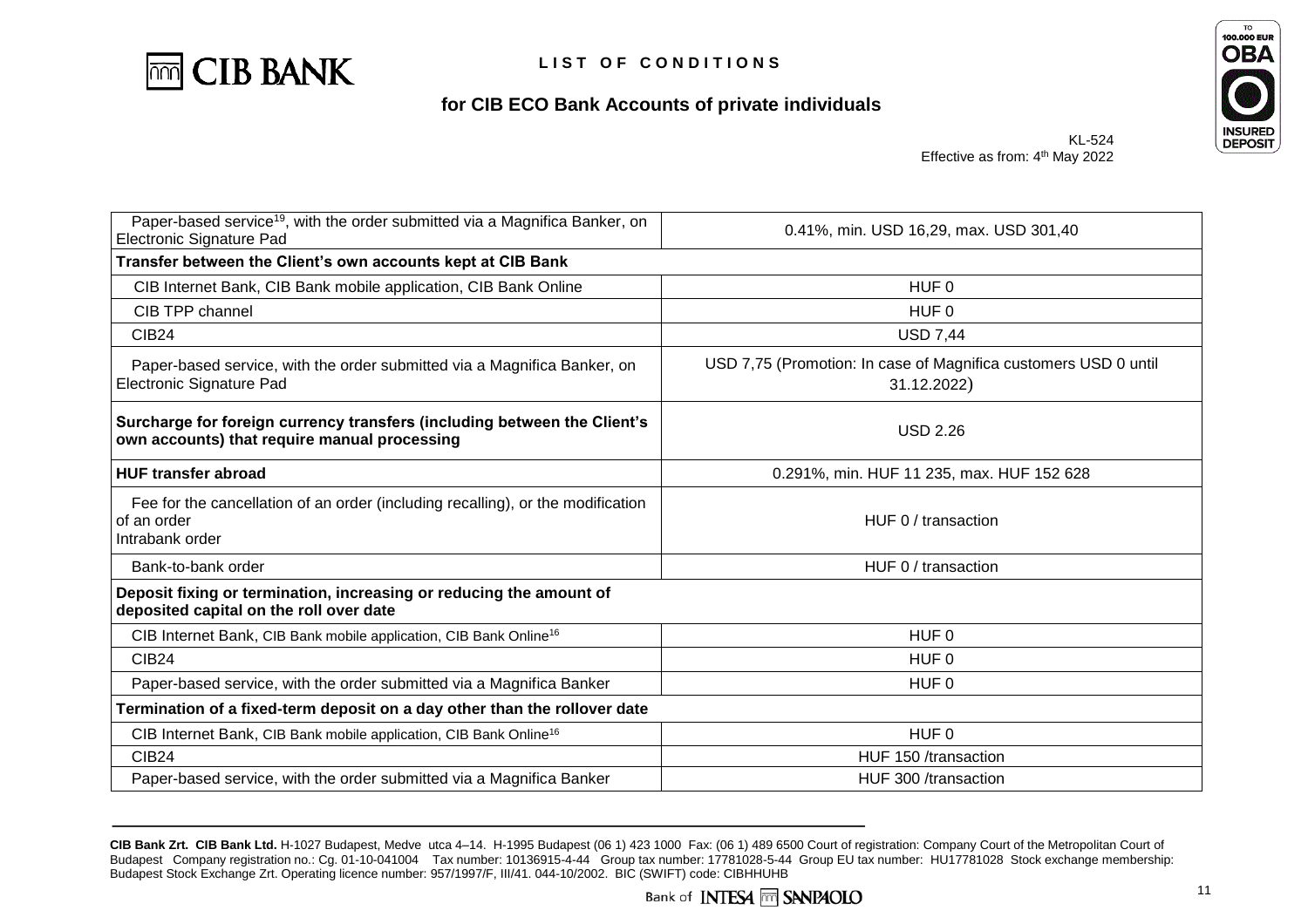



KL-524 Effective as from: 4<sup>th</sup> May 2022

| Cash deposit of foreign currency to a HUF or FCY account<br>(in case of Bank Account Agreement signed before 01.07.2021.)<br>(CIB Bank Zrt. only accepts banknotes)      | HUF 0                                                                            |  |  |
|--------------------------------------------------------------------------------------------------------------------------------------------------------------------------|----------------------------------------------------------------------------------|--|--|
| Cash deposit of foreign currency to a HUF or FCY account<br>(in case of Bank Account Agreement signed on or after 01.07.2021.)<br>(CIB Bank Zrt. only accepts banknotes) | 0,31 % + HUF 52, max. HUF 10 510                                                 |  |  |
| Fee for the depositing of damaged foreign currency banknotes                                                                                                             | 11.29% of the deposited amount                                                   |  |  |
| Cash withdrawal in foreign currency to the debit of HUF or FX account $5$                                                                                                | 1.749%, min. HUF 1 613, max. HUF 161 562                                         |  |  |
| Cash withdrawal in HUF to the debit of FX account <sup>5</sup>                                                                                                           | 1.749%, min. HUF 1 613, max. HUF 161 562                                         |  |  |
| Issuance of a foreign-currency cheque<br>The Bank has discontinued this service as of 16 December 2013.                                                                  | USD $14.64 +$ bank-to-bank transfer charges                                      |  |  |
| Foreign currency cheque collection (min. 30 banking days <sup>12</sup> )<br>The Bank has discontinued this service as of 16 December 2013.                               | 0.34%, min. USD 35, max. USD 124.2 + third-party bank charges and DHL<br>charges |  |  |
| <b>Unpaid cheque</b>                                                                                                                                                     | <b>USD 5.65</b>                                                                  |  |  |
| Cover transfer of cheque drawn on CIB Bank                                                                                                                               | <b>USD 11.29</b>                                                                 |  |  |
| <b>Blocking of a cheque</b>                                                                                                                                              | USD 11.29                                                                        |  |  |

| <b>ELECTRONIC SERVICES</b>                                                                 |                       |  |  |
|--------------------------------------------------------------------------------------------|-----------------------|--|--|
| CIB Internet based Electronic Services (CIB Internet Bank) <sup>3</sup>                    |                       |  |  |
| - Registration fee                                                                         | HUF 0                 |  |  |
| - Subscription fee for security SMS text messages (notification of logins and<br>blocking) | HUF 71 / month / user |  |  |
| Fees for password generator <sup>3</sup>                                                   |                       |  |  |
| Token usage fee                                                                            | HUF 56 / month / user |  |  |
| Easy Token usage fee (Sales of this product will be discontinued from<br>2019.02.15.)      | HUF 56 / month / user |  |  |

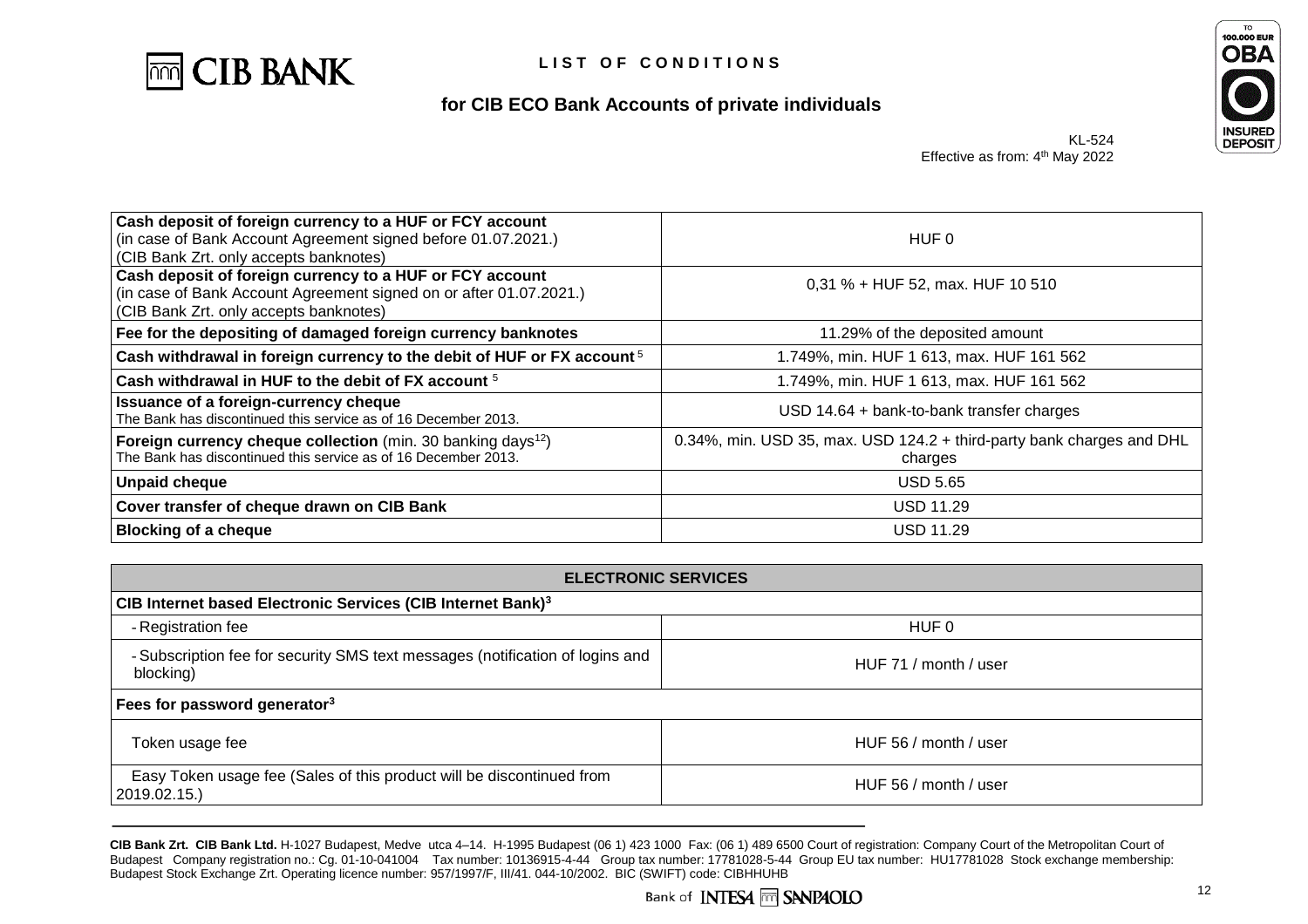



KL-524 Effective as from: 4<sup>th</sup> May 2022

| CIB Hard Token usage fee                                                                                                                                                          | HUF 380 / month / user                                                                                                                                                     |  |  |
|-----------------------------------------------------------------------------------------------------------------------------------------------------------------------------------|----------------------------------------------------------------------------------------------------------------------------------------------------------------------------|--|--|
| CIB mobilToken usage fee                                                                                                                                                          | HUF 56 / month / user                                                                                                                                                      |  |  |
| CIB Hard Token request fee                                                                                                                                                        | HUF 1 910 / user                                                                                                                                                           |  |  |
| One-off fee for Token replacement (if the Token is lost or becomes<br>unusable or unreliable) <sup>21</sup>                                                                       | In case of a replacement request, the token available in CIB Bank Mobile<br>Application or the CIB Hard Token are available for further use of the<br>Electronic Services. |  |  |
| One-off fee for Easy Token replacement (if the Token is lost or becomes<br>unusable or unreliable) (Sales of this product will be discontinued from<br>2019.02.15.) <sup>21</sup> | In case of a replacement request, the token available in CIB Bank Mobile<br>Application or the CIB Hard Token are available for further use of the<br>Electronic Services. |  |  |
| One-off fee for CIB Hard Token replacement (if the Token is lost or<br>becomes unusable or unreliable)                                                                            | <b>HUF 3 599</b>                                                                                                                                                           |  |  |
| One-off fee for CIB mobilToken replacement (re-registration)                                                                                                                      | HUF 0                                                                                                                                                                      |  |  |
| <b>CIB Internet-based Electronic Services (CIB Bank mobile application)</b>                                                                                                       |                                                                                                                                                                            |  |  |
| <b>Registration fee</b>                                                                                                                                                           | HUF <sub>0</sub>                                                                                                                                                           |  |  |
| Monthly fee                                                                                                                                                                       | HUF 0                                                                                                                                                                      |  |  |
| <b>CIB Internet based Electronic Services (CIB Bank Online)</b>                                                                                                                   |                                                                                                                                                                            |  |  |
| <b>Registration fee</b>                                                                                                                                                           | HUF <sub>0</sub>                                                                                                                                                           |  |  |
| Monthly fee                                                                                                                                                                       | HUF <sub>0</sub>                                                                                                                                                           |  |  |
|                                                                                                                                                                                   |                                                                                                                                                                            |  |  |
| <b>CIB Mobilbank<sup>9</sup></b>                                                                                                                                                  |                                                                                                                                                                            |  |  |
| Security text messages on transactions performed with a CIB bank card<br>(card monitoring service)                                                                                | HUF 77 /month /phone number                                                                                                                                                |  |  |

Text messages about debits and credits on the bank account (accountmonitoring service) about debits and credits on the bank account (account-<br>monitoring service) SMS fee<sup>10</sup> HUF 50 /message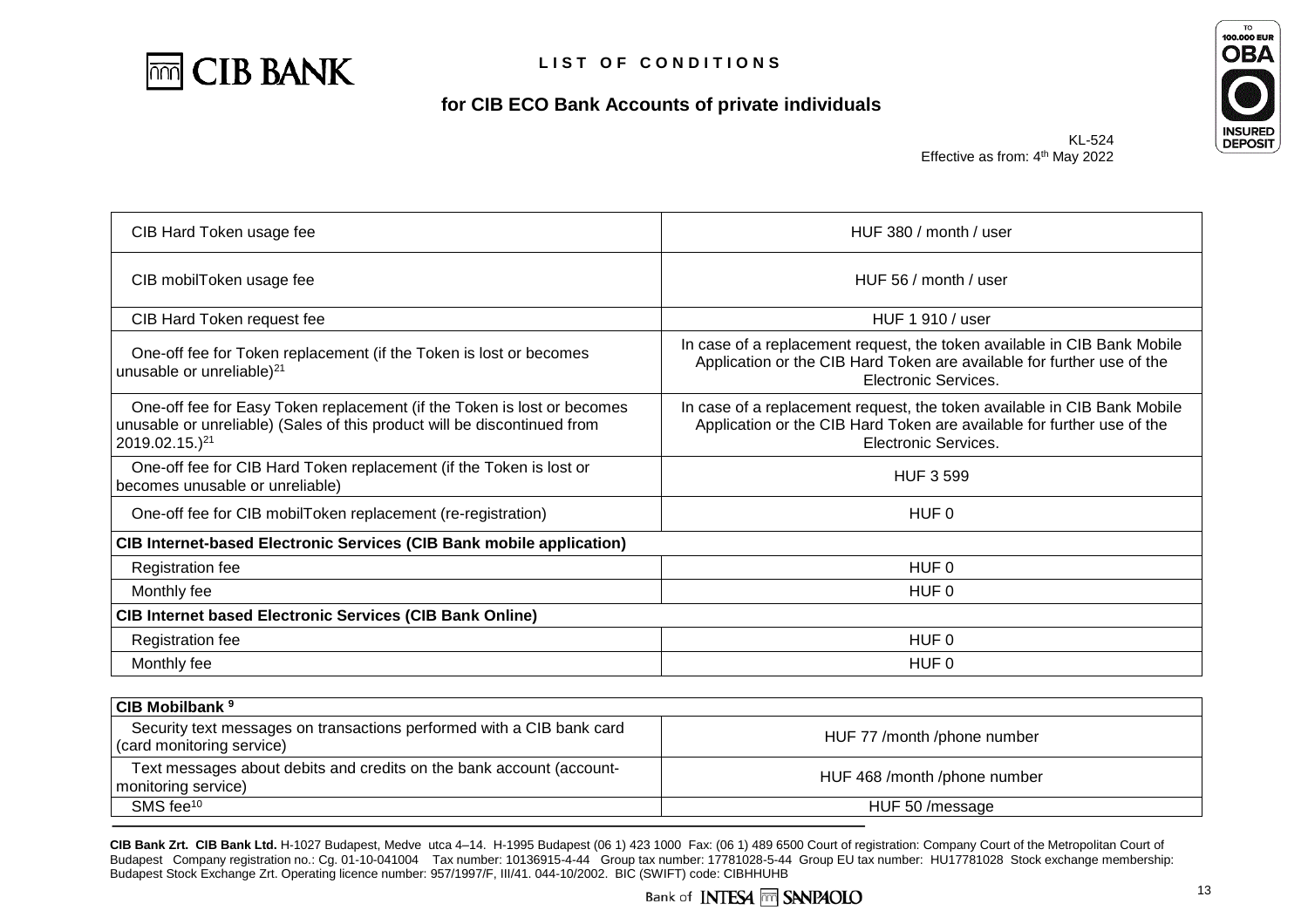



KL-524 Effective as from: 4<sup>th</sup> May 2022

| <b>OPTIONAL ADDITIONAL SERVICES</b>                                                                                                                                                                                                                         |                                                                                                                                                                         |  |
|-------------------------------------------------------------------------------------------------------------------------------------------------------------------------------------------------------------------------------------------------------------|-------------------------------------------------------------------------------------------------------------------------------------------------------------------------|--|
|                                                                                                                                                                                                                                                             | <b>HUF ACCOUNT</b>                                                                                                                                                      |  |
| Monthly premium for CIB Accident Guard Package<br>(available for individuals between the ages of 18 - 65)                                                                                                                                                   | <b>HUF 600</b><br>Promotion: For applications between 01.12.2021 and 31.03.2022, monthly<br>premium is HUF 0 for 2 full months following the month of the application   |  |
| Monthly premium for CIB Accident Guard Plus Package<br>(available for individuals between the ages of 18 - 65)                                                                                                                                              | HUF 1 150<br>Promotion: For applications between 01.12.2021 and 31.03.2022, monthly<br>premium is HUF 0 for 2 full months following the month of the application        |  |
| Monthly premium for CIB Accident Guard Family Package<br>(available for principal insured persons between the ages of 18 - 65; the<br>other insured persons can be children under 18, spouses or registered<br>partners between the ages of 18 and 65)      | <b>HUF 1 200</b><br>Promotion: For applications between 01.12.2021 and 31.03.2022, monthly<br>premium is HUF 0 for 2 full months following the month of the application |  |
| Monthly premium for CIB Accident Guard Family Plus Package<br>(available for principal insured persons between the ages of 18 - 65; the<br>other insured persons can be children under 18, spouses or registered<br>partners between the ages of 18 and 65) | <b>HUF 2 300</b><br>Promotion: For applications between 01.12.2021 and 31.03.2022, monthly<br>premium is HUF 0 for 2 full months following the month of the application |  |
| Monthly premium for HUF 1,000,000 accident insurance policy providing<br>cover for accidental death (available between 18 and 65 years of age)                                                                                                              | <b>HUF 139</b>                                                                                                                                                          |  |
| Monthly premium for HUF 1,000,000 life insurance policy providing cover<br>for death by any cause (available between 18 and 65 years of age)                                                                                                                | <b>HUF 399</b><br>Not available after 08.08.2013.                                                                                                                       |  |
| Monthly premium for HUF 8,000,000 accident insurance policy providing<br>cover for accidental death (available between 18 and 65 years of age)                                                                                                              | <b>HUF 999</b><br>Not available after 08.08.2013.                                                                                                                       |  |
| Monthly premium for HUF 8,000,000 life insurance policy providing cover<br>for death by any cause (available up to 65 years of age)                                                                                                                         | <b>HUF 2 499</b><br>Not available after 08.08.2013.                                                                                                                     |  |

**CIB Bank Zrt. CIB Bank Ltd.** H-1027 Budapest, Medve utca 4–14. H-1995 Budapest (06 1) 423 1000 Fax: (06 1) 489 6500 Court of registration: Company Court of the Metropolitan Court of Budapest Company registration no.: Cg. 01-10-041004 Tax number: 10136915-4-44 Group tax number: 17781028-5-44 Group EU tax number: HU17781028 Stock exchange membership: Budapest Stock Exchange Zrt. Operating licence number: 957/1997/F, III/41. 044-10/2002. BIC (SWIFT) code: CIBHHUHB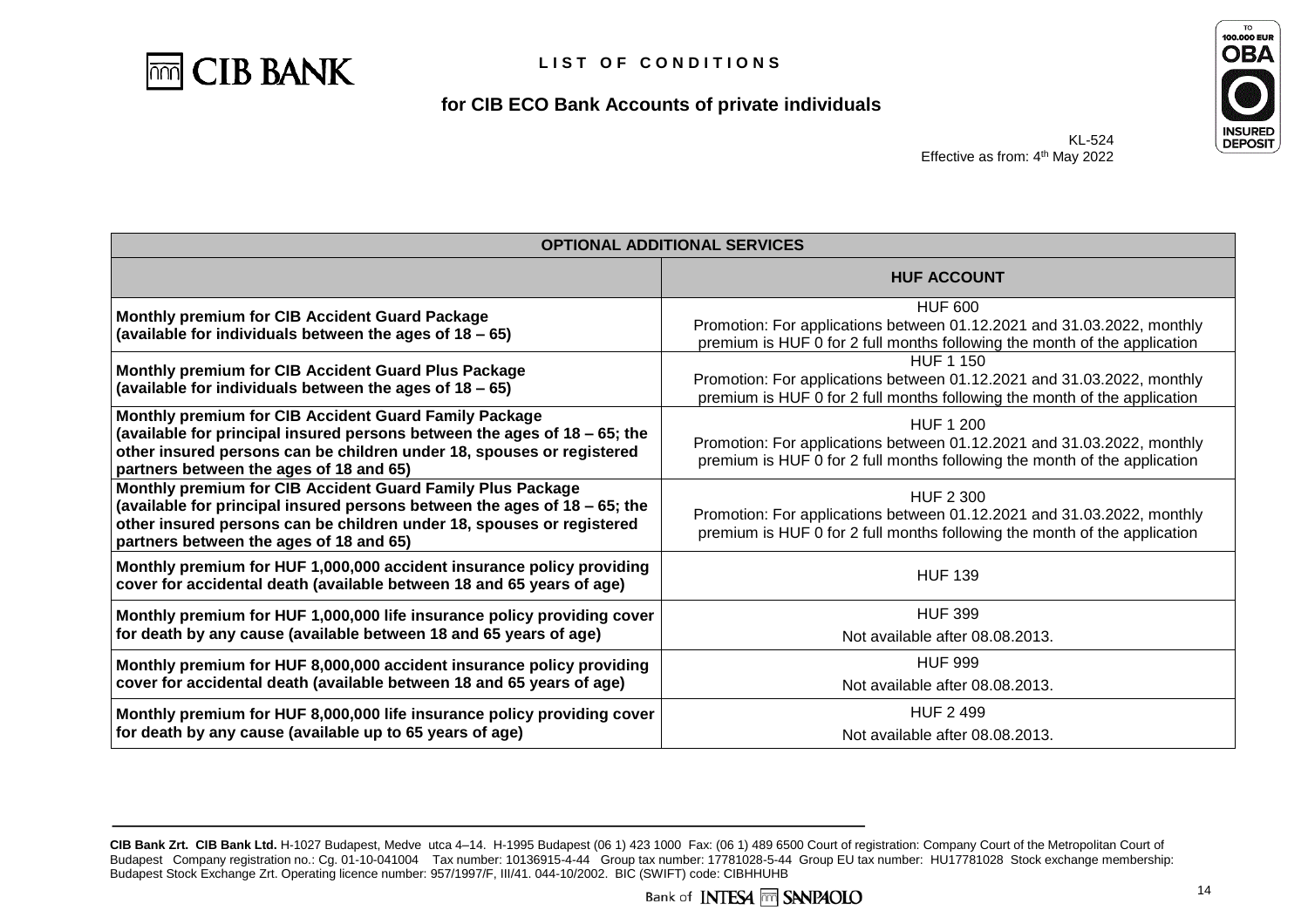



KL-524 Effective as from: 4<sup>th</sup> May 2022

| <b>OPTIONAL ADDITIONAL SERVICES</b>                                                                                                                                 |                                                                                                                                                                                                                 |                                                                 |  |
|---------------------------------------------------------------------------------------------------------------------------------------------------------------------|-----------------------------------------------------------------------------------------------------------------------------------------------------------------------------------------------------------------|-----------------------------------------------------------------|--|
|                                                                                                                                                                     | <b>HUF ACCOUNT</b>                                                                                                                                                                                              |                                                                 |  |
|                                                                                                                                                                     | <b>Contract concluded before 1 June</b><br>2019                                                                                                                                                                 | <b>Contract concluded from 1 June</b><br>2019 - to 31 July 2021 |  |
| Monthly premium for CIB Health Guard, Standard Basic Package<br>(available at an age 6 months - 69 years)                                                           | HUF 2 500 / month / insured<br>HUF 3 500 / month / insured                                                                                                                                                      |                                                                 |  |
| Monthly premium for CIB Health Guard, Optimum Basic Package<br>(available at an age 18 - 69 years)                                                                  | HUF 5 500 / month / insured                                                                                                                                                                                     | HUF 7 500 / month / insured                                     |  |
| Monthly premium for CIB Health Guard, Premium Basic Package<br>(available at an age 18 - 69 years)                                                                  | HUF 11 500 / month / insured                                                                                                                                                                                    | HUF 14 500 / month / insured                                    |  |
| Monthly premium for Hope Plus Silver Additional Insurance Package<br>(available at an age 18 - 65 years, only attached to CIB Health Guard<br><b>Basic Package)</b> | HUF 2 800 / month / insured<br>Contract concluded before 1 June 2019 and from 1 June 2019 - to 31 July 2021                                                                                                     |                                                                 |  |
| Monthly premium for Hope Plus Gold Additional Insurance Package<br>(available at an age 18 - 65 years, only attached to CIB Health Guard<br><b>Basic Package)</b>   | HUF 8 500 / month / insured<br>Contract concluded before 1 June 2019 and from 1 June 2019 - to 31 July 2021                                                                                                     |                                                                 |  |
|                                                                                                                                                                     | <b>Contract concluded from 1 August 2021</b>                                                                                                                                                                    |                                                                 |  |
| Monthly premium for CIB Health Guard 2.0, Standard Basic Package<br>(available at an age 6 months - 69 years)                                                       | HUF 4 950 / month / insured<br>Promotion: For applications between 01.12.2021 and 31.03.2022, following the<br>month of the application, the monthly premium for 2 full months is 50% of the<br>monthly premium |                                                                 |  |
| Monthly premium for CIB Health Guard 2.0, Optimum Basic Package<br>(available at an age 18 – 69 years)                                                              | HUF 7 950 / month / insured<br>Promotion: For applications between 01.12.2021 and 31.03.2022, following the<br>month of the application, the monthly premium for 2 full months is 50% of the                    |                                                                 |  |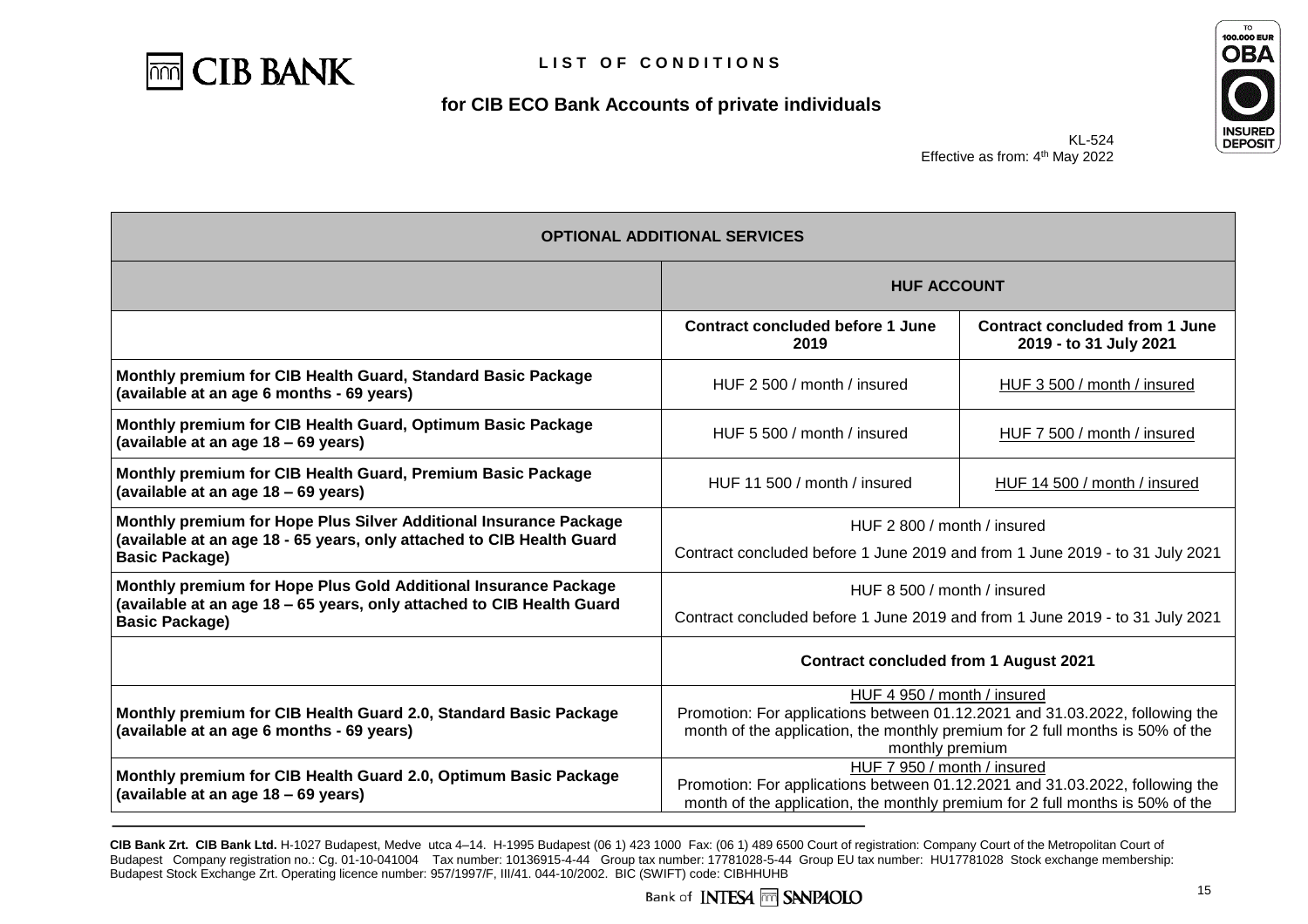



KL-524 Effective as from: 4<sup>th</sup> May 2022

|                                                                 | monthly premium                                                               |  |
|-----------------------------------------------------------------|-------------------------------------------------------------------------------|--|
|                                                                 |                                                                               |  |
|                                                                 | HUF 10 950 / month / insured                                                  |  |
| Monthly premium for CIB Health Guard 2.0, Premium Basic Package | Promotion: For applications between 01.12.2021 and 31.03.2022, following the  |  |
| (available at an age 18 – 69 years)                             | month of the application, the monthly premium for 2 full months is 50% of the |  |
|                                                                 | monthly premium                                                               |  |
|                                                                 |                                                                               |  |

| Monthly premium for Hope Plus Silver Additional Insurance Package<br>available at an age 18 - 65 years, only attached to CIB Health Guard 2.0<br>  Basic Package)  | HUF 2 800 / month / insured |
|--------------------------------------------------------------------------------------------------------------------------------------------------------------------|-----------------------------|
| Monthly premium for Hope Plus Gold Additional Insurance Package<br>  (available at an age 18 - 65 years, only attached to CIB Health Guard 2.0<br>  Basic Package) | HUF 8 500 / month / insured |

|                                                                                                                | <b>HUF CARD COVERAGE</b><br>ACCOUNT <sup>7</sup> | <b>FCY CARD COVERAGE</b><br>ACCOUNT <sup>7</sup>                             | <b>CIB UNSECURED LOAN</b><br><b>TECHNICAL ACCOUNT11</b><br>(Sales of this product will be<br>discontinued from 01<br>September 2017) |
|----------------------------------------------------------------------------------------------------------------|--------------------------------------------------|------------------------------------------------------------------------------|--------------------------------------------------------------------------------------------------------------------------------------|
| <b>On-demand interest</b>                                                                                      | Annual interest: 0.01%                           | Annual interest: 0.01%                                                       | Not available                                                                                                                        |
|                                                                                                                | AER: 0.01%                                       | AER: 0.01%                                                                   | Not available                                                                                                                        |
| Unauthorised overdraft interest                                                                                | 27.99%                                           | Risk Free Rate - RFR in the<br>given currency $(O/N)$ + yearly<br>$6\%^{23}$ | 27.99%                                                                                                                               |
| Date of debiting unauthorised overdraft interest                                                               | The last bank working day of the calendar month  |                                                                              |                                                                                                                                      |
| Minimum deposit for account opening                                                                            | None                                             |                                                                              |                                                                                                                                      |
| Monthly account management fee                                                                                 | HUF 0                                            |                                                                              |                                                                                                                                      |
| Account opening and closing fee                                                                                | Not available                                    | Not available                                                                | HUF 0                                                                                                                                |
| Regular monthly statement via CIB Internet Bank, CIB Bank<br>mobile application, CIB Bank Online <sup>14</sup> | HUF 0                                            | Not available                                                                | HUF 0                                                                                                                                |

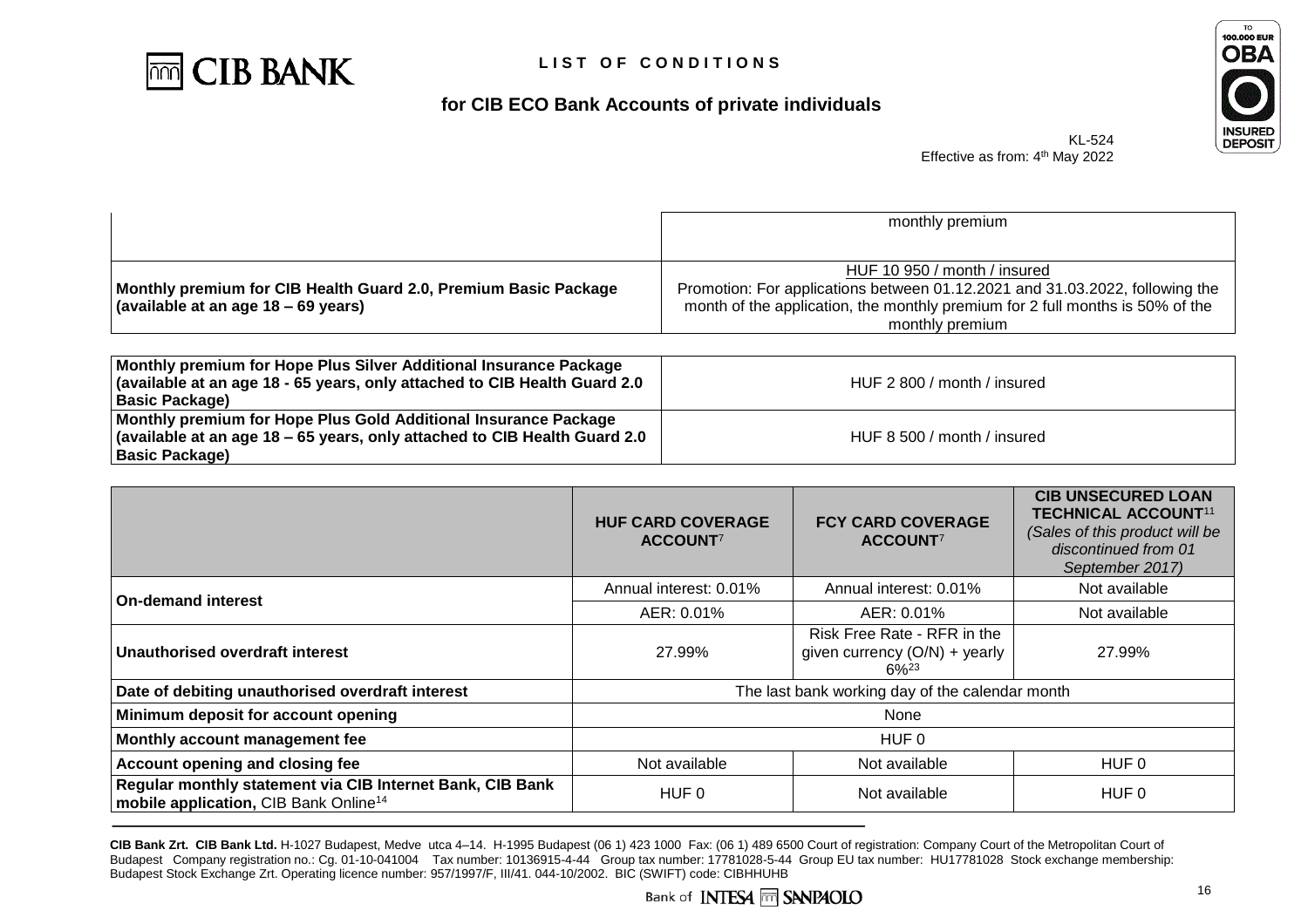



KL-524 Effective as from: 4<sup>th</sup> May 2022

| <b>Regular monthly statement</b>                                                                                                                                                    | Not available<br>HUF <sub>0</sub>        |                                           | Not available                                      |
|-------------------------------------------------------------------------------------------------------------------------------------------------------------------------------------|------------------------------------------|-------------------------------------------|----------------------------------------------------|
| First monthly paper statement of each month                                                                                                                                         | HUF <sub>0</sub>                         | Not available                             | HUF <sub>0</sub><br>(only at the Client's request) |
| Fee for issuing additional bank statements or certificates at the<br>Client's request<br>Relating to the past 6 months / month<br>Relating to more than 6 months previously / month | Not available<br>Not available           |                                           | <b>HUF 1 438</b><br><b>HUF 2 878</b>               |
| Transfer between the Client's own accounts kept at CIB<br><b>Bank</b>                                                                                                               |                                          |                                           |                                                    |
| CIB Internet Bank, CIB Bank mobile application, CIB Bank<br>Online                                                                                                                  | HUF <sub>0</sub>                         | HUF 0                                     | HUF <sub>0</sub>                                   |
| CIB TPP channel                                                                                                                                                                     | HUF 0                                    | HUF 0                                     | HUF <sub>0</sub>                                   |
| <b>CIB24</b>                                                                                                                                                                        | <b>HUF 116</b>                           | <b>USD 5.80</b>                           | HUF 0                                              |
| Paper-based service, on Electronic Signature Pad                                                                                                                                    | 0.174%, min. HUF 232,<br>max. HUF 8 117  | 0.174%, min. USD 11.59,<br>max. USD 33,67 | HUF <sub>0</sub>                                   |
| Cash deposit at a bank branch<br>(in case of Bank Account Agreement signed before 01.07.2021.)                                                                                      | HUF 0                                    | Not available                             | HUF 0                                              |
| Cash deposit at a bank branch<br>(in case of Bank Account Agreement signed on or after<br>$ 01.07.2021.\rangle$                                                                     | $0,31% + HUF 52,$<br>max, HUF 10 510     | Not available                             | HUF <sub>0</sub>                                   |
| - fee the processing of coins if more than 50 coins are deposited <sup>5</sup>                                                                                                      | 3.39%                                    | Not available                             | 3.39%                                              |
| Deposit with a postal cash transfer order                                                                                                                                           | HUF $113 + 0.39\frac{1}{10}$ transaction | Not available                             | Not available                                      |
| Cash deposit of foreign currency to a HUF or FCY account<br>(only banknotes are accepted)                                                                                           | Not available                            | HUF 0                                     | Not available                                      |
| Cash withdrawal from cash desk in a bank branch <sup>5</sup><br>- fee for coin processing if more than 50 coins are withdrawn <sup>5</sup>                                          | Not available                            | Not available                             | 1.4%, min. HUF 884, max.<br>HUF 147 130 3.39%      |

**CIB Bank Zrt. CIB Bank Ltd.** H-1027 Budapest, Medve utca 4–14. H-1995 Budapest (06 1) 423 1000 Fax: (06 1) 489 6500 Court of registration: Company Court of the Metropolitan Court of Budapest Company registration no.: Cg. 01-10-041004 Tax number: 10136915-4-44 Group tax number: 17781028-5-44 Group EU tax number: HU17781028 Stock exchange membership: Budapest Stock Exchange Zrt. Operating licence number: 957/1997/F, III/41. 044-10/2002. BIC (SWIFT) code: CIBHHUHB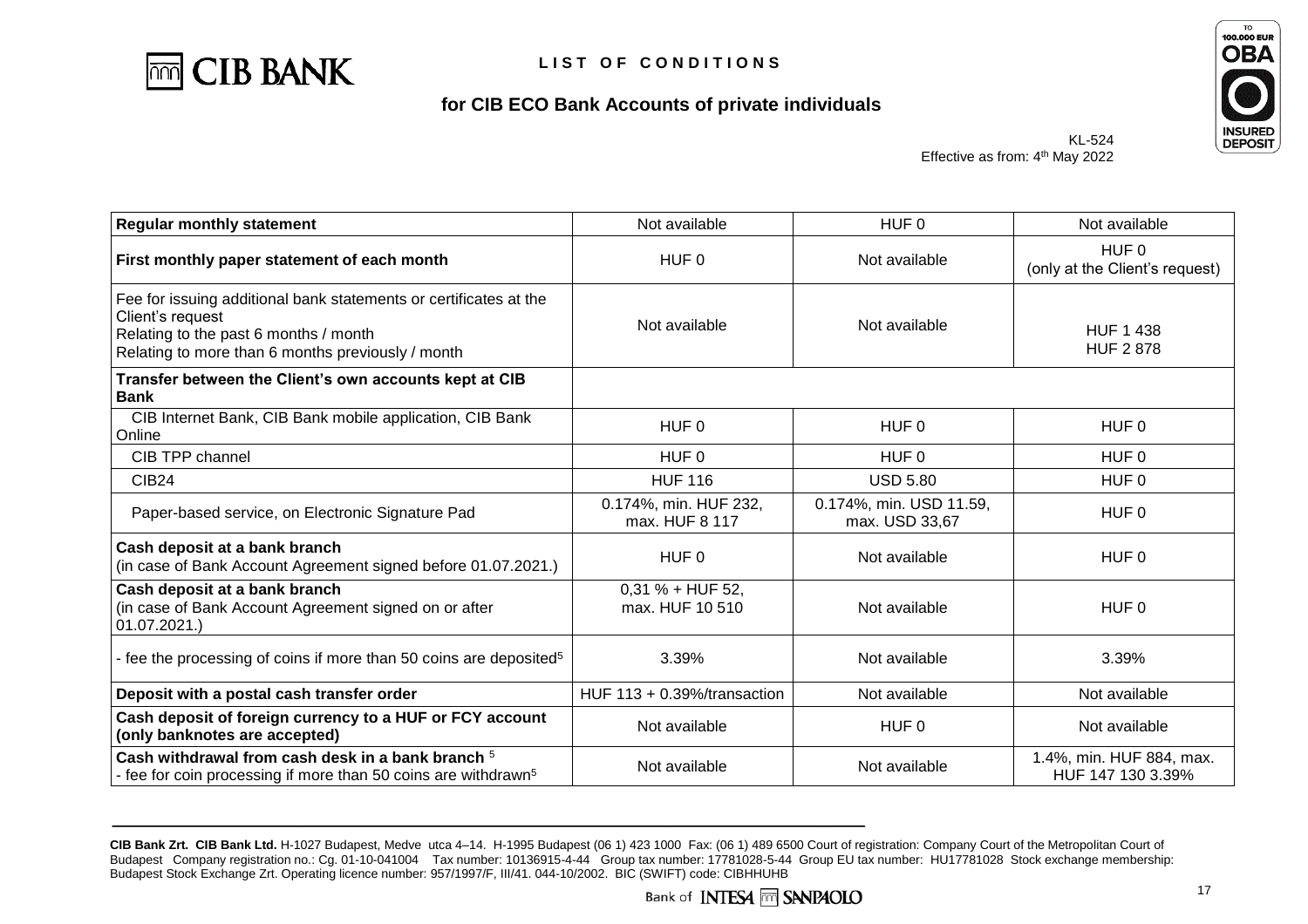



KL-524 Effective as from: 4<sup>th</sup> May 2022

| Fee for failing to make a cash-desk withdrawal after giving<br>advance notice, or for withdrawing more than HUF 1 million<br>(or the equivalent in foreign currency) without giving<br>advance notice <sup>5</sup> : | Not available | Not available | HUF 11 291/occasion                                                                                                                                                                        |
|----------------------------------------------------------------------------------------------------------------------------------------------------------------------------------------------------------------------|---------------|---------------|--------------------------------------------------------------------------------------------------------------------------------------------------------------------------------------------|
| <b>Correspondence fee</b>                                                                                                                                                                                            | Not available | Not available | <b>HUF 565</b>                                                                                                                                                                             |
| <b>CIB Internet based Electronic Services</b><br><b>CIB Internet Bank - Compulsory Supplementary Service</b>                                                                                                         |               |               |                                                                                                                                                                                            |
| Fees for password generator <sup>3</sup>                                                                                                                                                                             |               |               |                                                                                                                                                                                            |
| Token usage fee                                                                                                                                                                                                      | Not available | Not available | HUF 56 / month / user                                                                                                                                                                      |
| Easy Token usage fee (Sales of this product will be<br>discontinued from 2019.02.15.)                                                                                                                                | Not available | Not available | HUF 56 / month / user                                                                                                                                                                      |
| CIB Hard Token usage fee                                                                                                                                                                                             | Not available | Not available | HUF 380 / month / user                                                                                                                                                                     |
| CIB mobilToken usage fee                                                                                                                                                                                             | Not available | Not available | HUF 56 / month / user                                                                                                                                                                      |
| CIB Hard Token request fee                                                                                                                                                                                           | Not available | Not available | HUF 1 910 / user                                                                                                                                                                           |
| One-off fee for Token replacement (if the Token is lost or<br>becomes unusable or unreliable) <sup>21</sup>                                                                                                          | Not available | Not available | In case of a replacement<br>request, the token available in<br><b>CIB Bank Mobile Application</b><br>or the CIB Hard Token are<br>available for further use of the<br>Electronic Services. |
| One-off fee for Easy Token replacement (if the Token is lost or<br>becomes unusable or unreliable) (Sales of this product will be<br>discontinued from $2019.02.15$ .) <sup>21</sup>                                 | Not available | Not available | In case of a replacement<br>request, the token available in<br><b>CIB Bank Mobile Application</b><br>or the CIB Hard Token are<br>available for further use of the<br>Electronic Services. |
| One-off fee for CIB Hard Token replacement (if the Token is<br>lost or becomes unusable or unreliable)                                                                                                               | Not available | Not available | <b>HUF 3 599</b>                                                                                                                                                                           |
| One-off fee for CIB mobilToken replacement (re-registration)                                                                                                                                                         | Not available | Not available | HUF <sub>0</sub>                                                                                                                                                                           |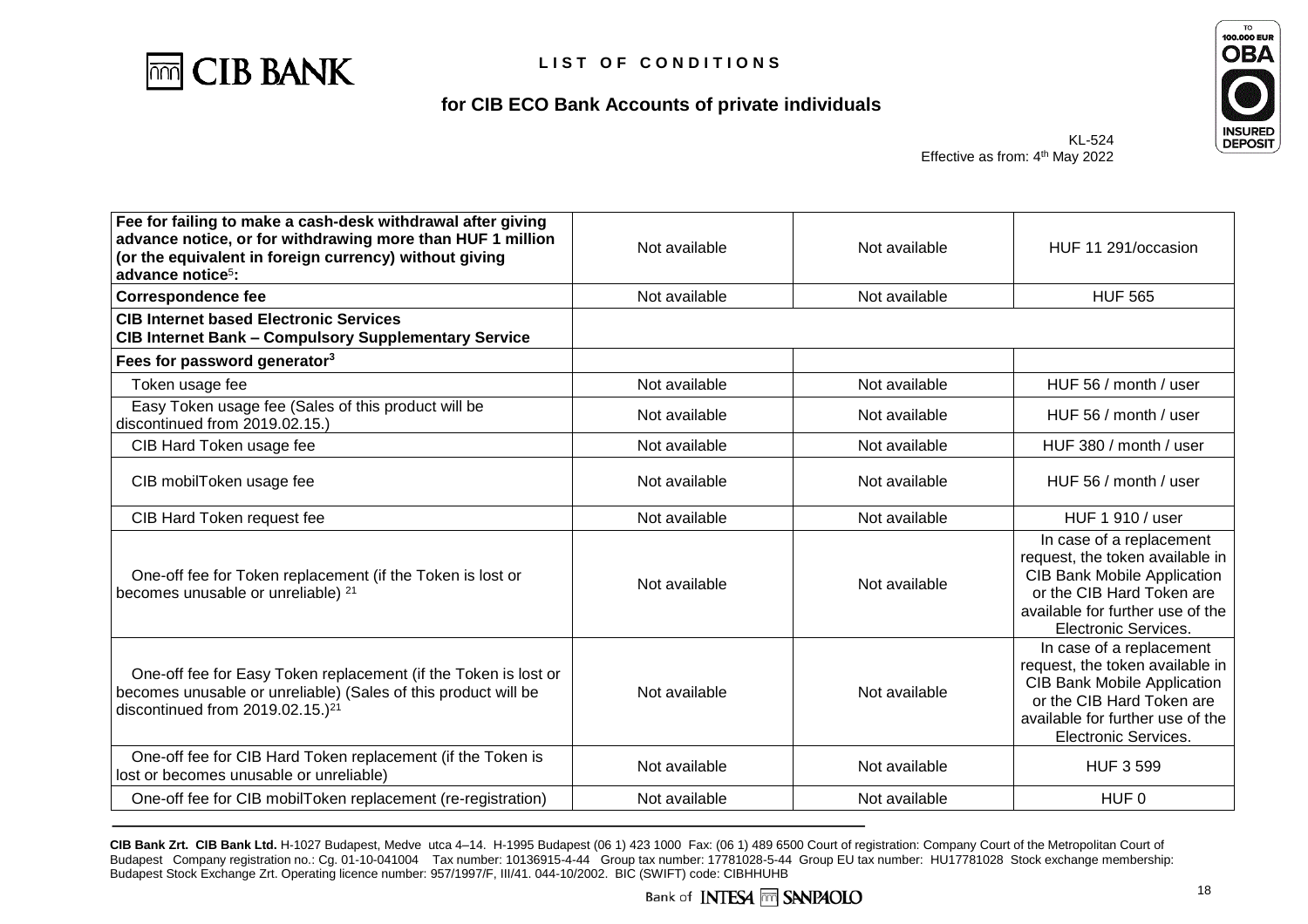



| <b>CIB Internet-based Electronic Services (CIB Bank mobile application)</b>                |                  |                 |                                 |  |
|--------------------------------------------------------------------------------------------|------------------|-----------------|---------------------------------|--|
| Registration fee                                                                           | HUF 0            | HUF 0           | HUF 0                           |  |
| Monthly fee                                                                                | HUF <sub>0</sub> | HUF 0           | HUF 0                           |  |
| <b>CIB Internet based Electronic Services (CIB Bank Online)</b>                            |                  |                 |                                 |  |
| Registration fee                                                                           | 0 <sub>ft</sub>  | 0 <sub>ft</sub> | 0 Ft                            |  |
| Monthly fee                                                                                | 0 Ft             | 0 <sub>ft</sub> | 0 Ft                            |  |
| CIB Mobilbank <sup>9</sup>                                                                 |                  |                 |                                 |  |
| Text messages about debits and credits on the bank account<br>(account-monitoring service) | Not available    | Not available   | HUF 468 /month /phone<br>number |  |
| Text message fee <sup>10</sup>                                                             | Not available    | Not available   | HUF 50 /message                 |  |

CIB Bank is a member of the National Deposit Insurance Fund (NDIF), so its deposits are insured under the Act CCXXXVII of 2013 on Credit Institutions and Financial Enterprises.

Termination of the bank account: In the event of termination of the Bank Account Agreement, the cash withdrawal, bank-to-bank transfer, intrabank transfer or book transfer between the Client's own accounts of an amount less than HUF 1,200 – or the equivalent in foreign currency determined based on the valid mid-rate quoted by the Bank on the day of execution by the Bank of the payment order to this effect – is free of charge.

- **1** In the first 3 whole calendar months after account opening, bank doesn't monitors the fulfillment of crediting criteria. For this period, monthly account management fee is HUF 0 for every CIB ECO bank account. Charging of monthly account management fee will take place first in the 4th month after account opening.
- **2.** If in the previous month at least the prevailing minimum net salary was credited via transfer on this bank account (cash deposit and transfer between Client's own accounts are excluded), even from more than one transaction, the Bank will not charge the monthly account management fee, it will be HUF 0 for current month. The fulfillment of crediting criteria is being monitored by the Bank on monthly basis. Releasing or charging of monthly account management fee will be controlled by this monitoring system. In case of CIB ECO ForYou Bank Account the monthly account management fee is not charged
- **3.** After 8 August 2013 new Internet Bank Agreements stipulating identification with a password may not be concluded. In the case of a Full Service Package, an existing agreement may not be amended to stipulate identification with a password. Amendment of the agreement to stipulate identification with a password is only possible in the case of the Querying or Data Entry service package After 31 March 2014 identification with a password is only available to Users who make use of the Querying or Data Entry Service Package.
- **4.** Products: Telekom DOMINO prepaid card, vendor: Magyar Telekom Plc.; Praktikum prepaid card, vendor: Telenor Hungary Ltd.; Vodafone VitaMAX prepaid card, vendor: Vodafone Hungary. The pay-as-you-go mobile phone top-up service is available via the CIB24, CIB Internet Bank, CIB Bank mobile application and CIB Bank Online services.
- **5.** The Bank assumes no obligation to execute large cash withdrawals at a time that has not been agreed in advance. Notice of withdrawals of large amounts of cash must be given to the Bank in advance, either verbally (by telephone, CIB24/in person) or in writing as follows:

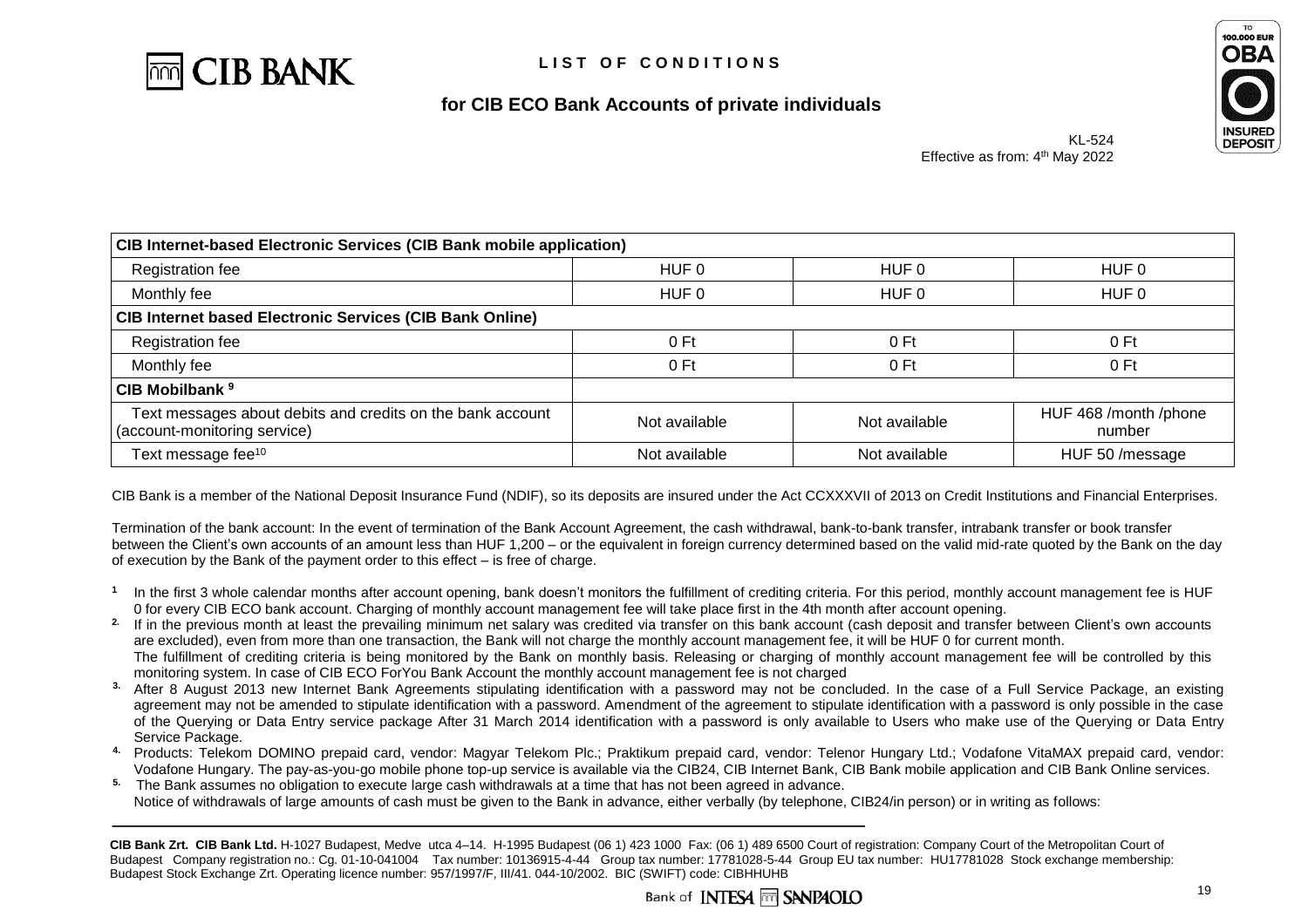



KL-524 Effective as from: 4<sup>th</sup> May 2022

Giving advance notice of the withdrawal of large sums of cash:

| Deadline for giving notice                  |                             | Daily amount of cash withdrawal |                 |                                   |  |
|---------------------------------------------|-----------------------------|---------------------------------|-----------------|-----------------------------------|--|
|                                             |                             | HUF                             | EUR. USD        | Other                             |  |
| bank working day<br>before the withdrawal   | Monday-Thursday<br>up to    | $1,000,000 - 10,000,000$        | $1.000 - 5.000$ | Up to the equivalent of USD 5,000 |  |
| 2 bank working days befor<br>the withdrawal | 15:00<br>Friday up to 14:00 | Over 10,000,000                 | Over 5.000      | Over the equivalent of USD 5,000  |  |

Giving advance notice of a cash withdrawal and cash deposit of more than 50 coins:

- Advance notice of cash withdrawals and cash deposit of up to HUF 500 000 must be given 2 working days before the withdrawal or deposit.
- Notice of cash withdrawals and cash deposit of over HUF 500,000 must be given 3 working days before the withdrawal or deposit by 15:00 from Monday to Thursday and by 14:00 on Friday, and a list of denominations must be provided.
- **6.** In addition to the commission payable on foreign currency transactions involving the Client's Bank Account, any out-of-pocket expenses (e.g. postal charges, DHL courier charges, etc.) related to the executed transactions, as well as any justified fees and commissions incurred due to the involvement of an intermediary bank or banks may  $-$  as chosen by the Parties – be charged either to the Client or to the Originator of the foreign currency transaction. (These include, in the case of outgoing foreign-currency payments to destination countries that use the IBAN international bank account number format, the fee charged by the foreign bank if the beneficiary's IBAN-format account number was indicated erroneously on, or omitted from, the payment order.) In case of transfers outside the EEA, if the Client agrees to pay all the fees and charges associated with the transfer, the Client must ensure that sufficient funds are available on the designated account to cover such costs. The precise amounts of the fees and charges differ from bank to bank. Upon fulfilment, the HUF value of the foreign currency transfer fees and costs (e.g. SWIFT), as well as any justified fees and commission incurred due to the involvement of an intermediary bank/banks, financial or other institutions (e.g. surcharge of manual processed transfers), are charged to the Client as and when they arise. These costs can arise in both outbound and inbound foreign currency transfers and can therefore be debited. Transfer orders submitted on a transfer order form are accepted by CIB Bank only on a special foreign currency transfer order form.
- <sup>7.</sup> CIB Bank's sell/buy foreign exchange rate valid on the date of debiting the account is applied to calculate the amount of orders submitted in a currency different from that of the account debited.

EEA Region: institution established by certain members of the European Union and European Free Trade Association (EFTA), an extension of the European Union's single market. Member States: Austria, Belgium, Bulgaria, Cyprus, Czech Republic, Denmark, Estonia, Finland, France, Greece, Netherlands, Croatia, Ireland, Poland, Latvia, Lithuania, Luxembourg, Hungary, Malta, Germany, Italy, Portugal, Romania, Spain, Sweden, Slovakia, Slovenia, Iceland, Liechtenstein, Norway.

SEPA: Single Euro Payments Area – business partners within the area can execute their Euro Payment Transactions (SEPA-Transfer, - Collection and Card Payments) regardless of their place of residence (inhabitancy) - within or outside the border - under the same basic conditions, rights and obligations. (Single Euro Payments Area): a payment instrument for sending and receiving payments in Euro, using unified standards and rules, a common European payment tools in the European Economic Area. (Further information: [https://www.mnb.hu/fogyasztovedelem/bankszamlak/szolgaltatasok/mi-az-egyseges-euro-fizetesi-ovezet-sepa\)](https://www.mnb.hu/fogyasztovedelem/bankszamlak/szolgaltatasok/mi-az-egyseges-euro-fizetesi-ovezet-sepa)

8. In the case of foreign exchange transfer orders with a beneficiary who keeps their account with a financial service provider established outside the EEA, if the account holder doesn't agree to pay the foreign bank charges, the transferred amount could be credited to the bank account of the beneficiary reduced by any arising intermediary bank charges, which differ from bank to bank.

**CIB Bank Zrt. CIB Bank Ltd.** H-1027 Budapest, Medve utca 4–14. H-1995 Budapest (06 1) 423 1000 Fax: (06 1) 489 6500 Court of registration: Company Court of the Metropolitan Court of Budapest Company registration no.: Cg. 01-10-041004 Tax number: 10136915-4-44 Group tax number: 17781028-5-44 Group EU tax number: HU17781028 Stock exchange membership: Budapest Stock Exchange Zrt. Operating licence number: 957/1997/F, III/41. 044-10/2002. BIC (SWIFT) code: CIBHHUHB

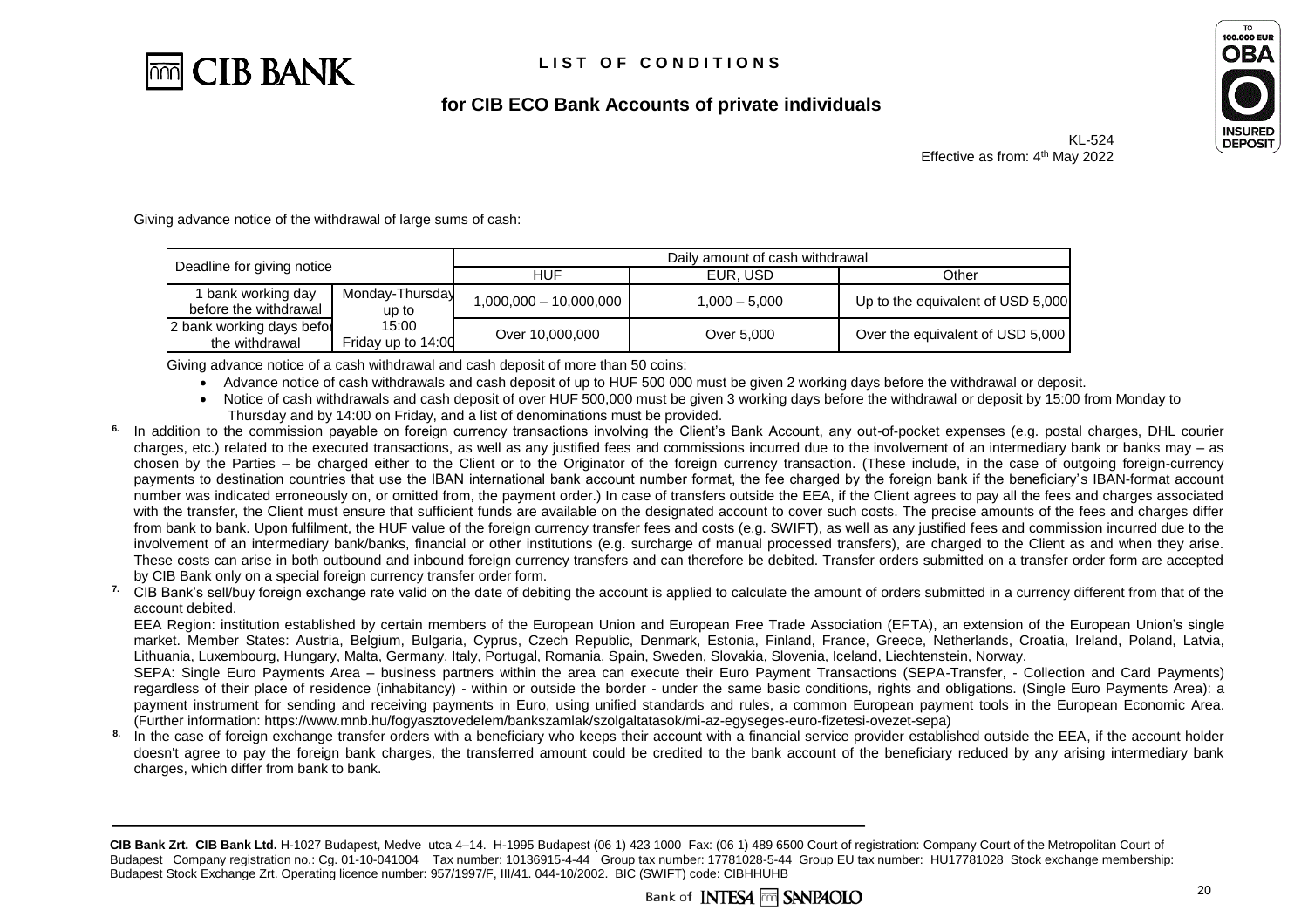

#### LIST OF CONDITIONS

# **OBA INSURED DEPOSIT**

TO **100.000 EUR** 

#### **for CIB ECO Bank Accounts of private individuals**

KL-524 Effective as from: 4<sup>th</sup> May 2022

- **9.** In case of the account monitoring service, the bank sends an SMS text message on transactions above HUF 500, in the case of the card monitoring service the bank sends an SMS text message on all transactions. Clients can modify this limit via CIB24, CIB Internet Bank or in a branch of the Bank. Monthly fees are first charged on the day that the service is requested, and on the corresponding day of every consecutive month thereafter.
- <sup>10.</sup> The SMS fee is charged on the basis of the SMS text messages sent by the bank. The SMS fee is charged as an aggregated monthly fee, starting from the day on which the service is requested.
- **11.** The CIB Unsecured Loans TECHNICAL Account, which serves for making repayments on the CIB Personal Loan and the CIB Debt Consolidation Loan, is a restrictedpurpose payment account on which only Transactions specified in this List of Conditions may be executed, and in relation to which only the supplementary services specified in this List of Conditions may be requested. A CIB Unsecured Loans TECHNICAL Account may be opened in the case of an application for a CIB Debt Consolidation Loan, and, in the case of a CIB Personal Loan applied for by 3 November 2014, for the purpose of disbursement and repayment; indeed, in these cases, the opening of such an account is compulsory. The fee for opening and maintaining a CIB Unsecured Loans TECHNICAL Account is HUF 0. The related account statements are made available by the Bank to the Client via the CIB Internet Bank. A Debit Card may not be requested to go with the CIB Unsecured Loans TECHNICAL Account.
- **12.** The execution of cheque collection orders takes a minimum of 30 bank working days from submission of the order by the Client. The Bank excludes its liability for any lengthening of this deadline due to the paying bank's procedure related to execution of the collection order. The deadlines applicable to execution should in every case be interpreted as being over and above the deadlines specified in this List of Conditions. The Bank is only able to inform the Client in advance about those procedural deadlines at third-party banks in respect of which it has information.
- <sup>13.</sup> Besides the commission related to the given transaction, the Principal's bank account is debited with the costs and commissions lawfully charged by Magyar Posta Zrt. that arise in connection with the executed transaction, and which are debited at the time they arise. An exception is Magyar Posta's fee charged for each money order, which is debited from the forint account at the same time as the transfer, and the payment-order's postal production fee, which is charged to the forint account at the start of the month following the month of performance together with the account management fee.
- <sup>14</sup> Fee applicable in the case of an agreement concluded after 8 August 2013 with regard to the sending or making available of the monthly statement via an Electronic Service, with the proviso that in every case the first paper-based monthly statement for the given month is free of charge.
- **<sup>15</sup>** The first paper bank statement for each month is always free of charge.
- <sup>16</sup> Service is not yet available in CIB Bank mobile application, CIB Bank Online. After the launch of CIB Bank mobile application, CIB Bank Online the Bank will continuously introduce new services in the application and CIB Bank Online till 31 December 2021. The Bank will inform customers 5 days before introduction of new services in the application and CIB Bank Online by notice and Internet Bank message.

**<sup>17</sup>** If a Client decides to change their existing bank account to the CIB Classic Private Account – with the "JZH nullás" monthly account management fee discount – having concluded a mortgage loan contract on or after 21 March 2016, then the change of account will be free of charge.

- <sup>18</sup> The bank-switch fee is debited during the bank switching process regulated by Government Regulation 263/2016. (VIII. 31.), if the affected current account regulated by this list of conditions – will be closed in the process. The bank-switch fee is a fee incurred in connection with the bank switching process when the Bank acts as the old payment service provider and it has to be payed in addition to the account closing fee in case of contracts signed on or after 01.01.2017.
- **<sup>19</sup>** With CIB 5, 10 'Minősített Fogyasztóbarát' Home Loan [Customer-friendly Home Loan], the transaction fee of Bank-to-bank GIRO transfers and Intrabank transfers (transferring the loan to the seller or to the lender bank in case of refinancing) is HUF 0 in case of 'Induló díj' Promotion No starting fees promotion]. In the case of CIB Babaváró loan, the GIRO interbank transfer linked to the loan, and the in-bank transfer fee (the fee for transferring the loan to the Bank providing the refinanced loan in connection with the loan refinance) shall in all cases be HUF 0.
- $20$  The sale of the asset has been terminated by the Bank and cannot be replaced by the same instrument.

**CIB Bank Zrt. CIB Bank Ltd.** H-1027 Budapest, Medve utca 4–14. H-1995 Budapest (06 1) 423 1000 Fax: (06 1) 489 6500 Court of registration: Company Court of the Metropolitan Court of Budapest Company registration no.: Cg. 01-10-041004 Tax number: 10136915-4-44 Group tax number: 17781028-5-44 Group EU tax number: HU17781028 Stock exchange membership: Budapest Stock Exchange Zrt. Operating licence number: 957/1997/F, III/41. 044-10/2002. BIC (SWIFT) code: CIBHHUHB